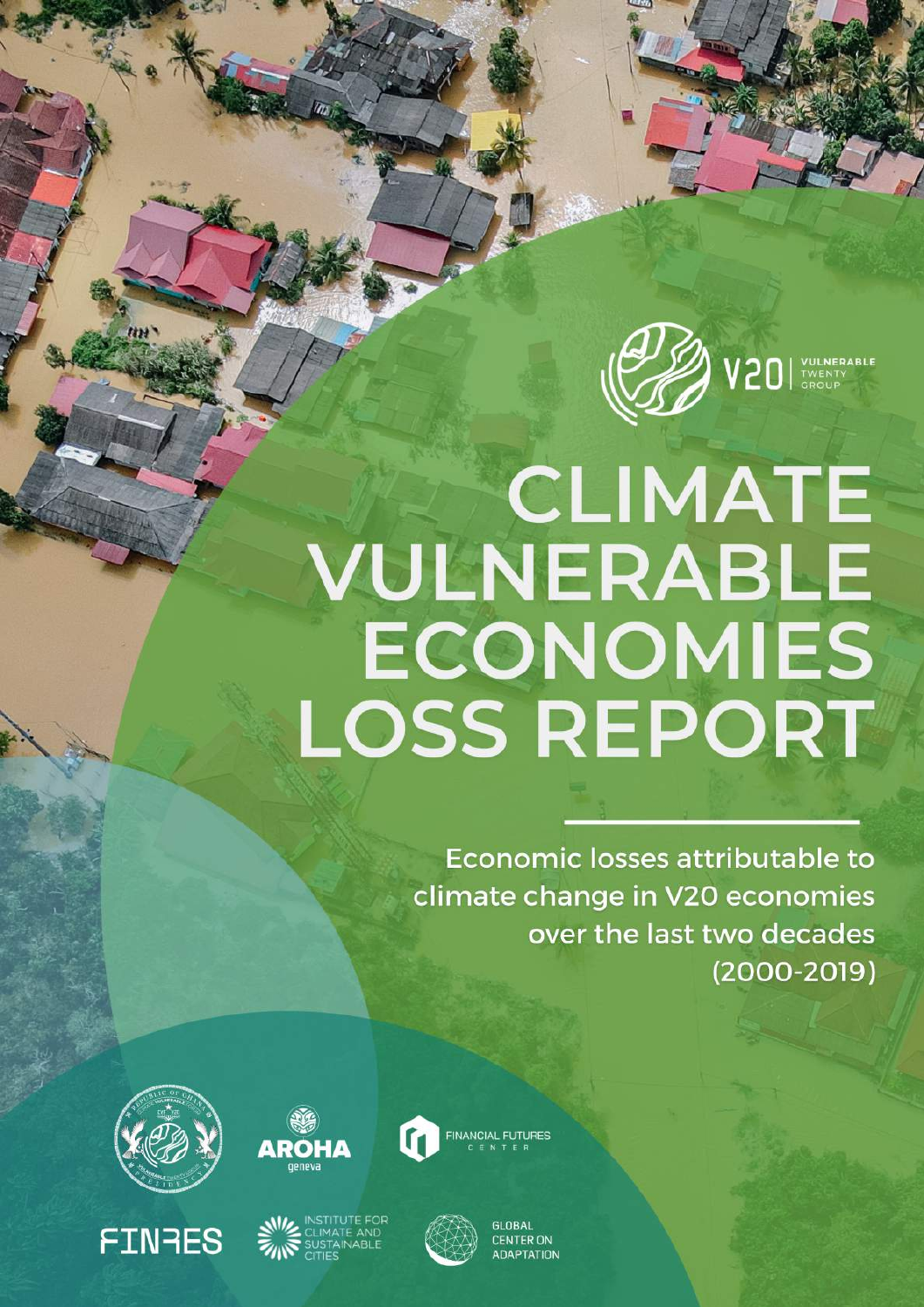## TABLE OF CONTENTS

| Preface                                                                           |
|-----------------------------------------------------------------------------------|
| II. Executive Summary                                                             |
| 1. Introduction                                                                   |
| 2. Temperature Increasing - Beyond Economic $\cdots \cdots \cdots$ 10<br>Optimum  |
| 3. Economic Losses from Climate Change & $\dots\dots\dots\dots$ 13<br>Variability |
| 4. Conclusions                                                                    |
|                                                                                   |
| 6. Acknowledgements                                                               |
| 7. Endnotes                                                                       |
| 8. References                                                                     |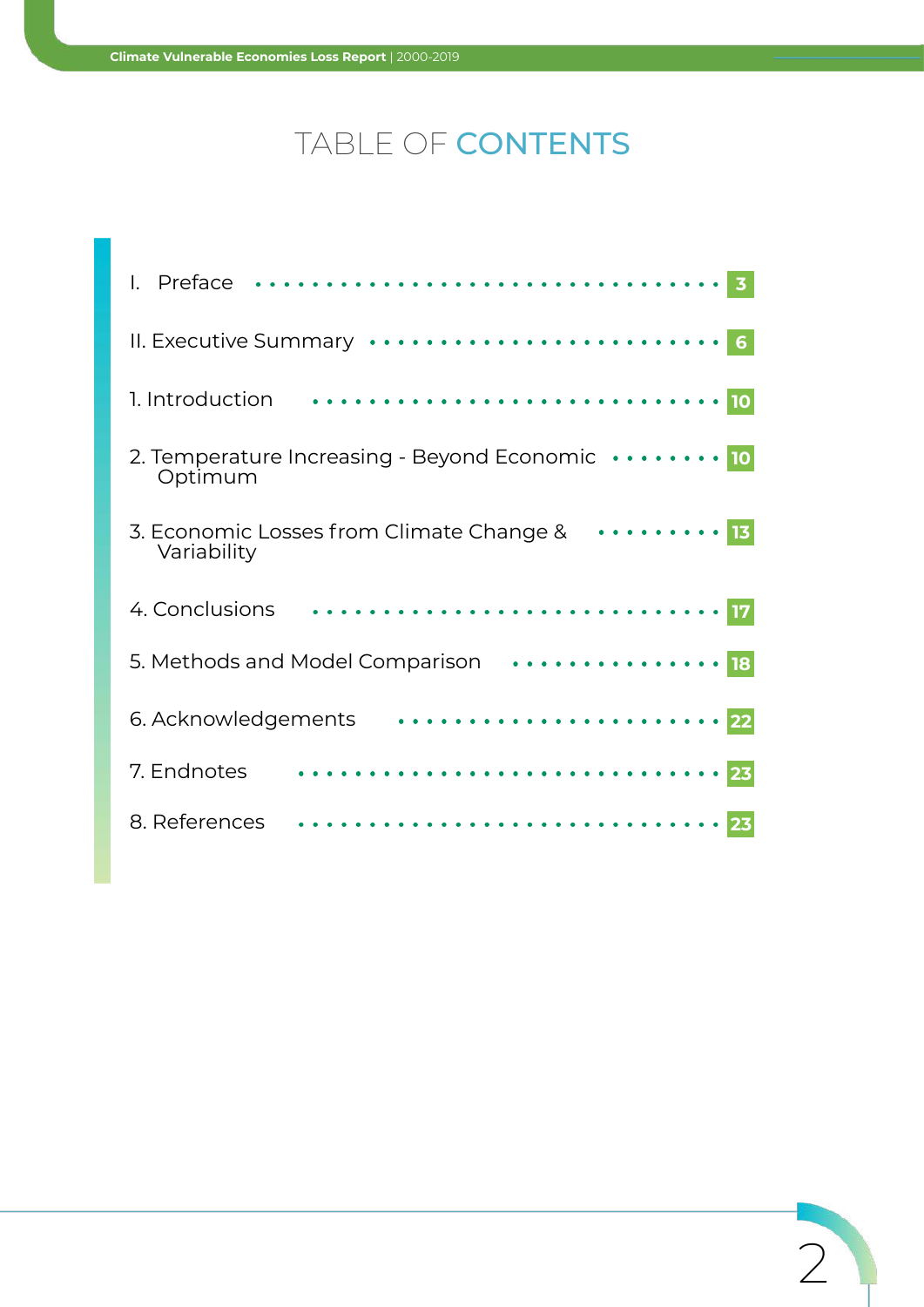#### **i. PREFACE**

#### *Economic impact of climate change in the past two decades in 55 of the world's most climate vulnerable nations*

Climate vulnerable countries are reeling from multiple crises – the debilitating impacts of Covid-19, significant debt distress, the prevailing fuel and food crisis driven by the Russia-Ukraine war, in addition to climate impacts. This report presents a unique study into the recent economic loss and damage suffered by the world's most climate vulnerable economies – the members of the Vulnerable Twenty (V20) Group and Climate Vulnerable Forum (CVF).

This report demonstrates how, over the last 20 years, the most at-risk economies of the V20 lost over half their economic growth potential due to the negative effects of human-induced climate change. On average a fifth of the GDP of our 55 economies has been eliminated  $-$  in other words, without climate change, our people would be 20% wealthier today. We are bearing this alarmingly high economic cost, despite having contributed the least to causing climate change, while also being least equipped to respond to its costly consequences. These enormous economic costs barely cover the significant and irreversible damage that would be done to ecosystems, social structures, and lives from extreme climate events. Losses and damage go well beyond what can be quantified in dollars and cents in the form of lost and destroyed lives, livelihoods, land, even threats to our culture. A breaching of the threshold temperature of 1.5ºC, would send the world into climate chaos accelerating weather cycles, accentuating severe weather events like flooding, sea level rise, and heatwaves amongst others.

Although Africa contributes only about 3.8% of global greenhouse gas emissions, Africa bears alarmingly high economic cost due to climate change. According to the UNECA, responding to climate change vulnerabilities costs African countries 3-5 percent of GDP annually and, in some cases, more than 15 percent. With V20 countries representing some of the fastest -growing economies in the world, the future of the World Economy could be severely impaired with worsening issues of poverty, food and physical security if adaptation measures are not stepped up to protect these economies.

The failure of developed countries to deliver on the annual \$100 billion climate finance from 2009 to 2022 has had dire effects on the implementation of mitigation and adaptation measures. Meeting and exceeding the COP26 agreed Delivery Plan to make-up for shortcomings on the delivery of the annual \$100 billion financing and the doubling of adaptation finance by 2025 would be crucial to the world's economic well-being.

It is disconcerting to realise that even if international adaptation funding doubles, helping to make positive adjustments towards a climate resilient future, we will not always succeed in recovering what we are losing day-in-day-out, year-in, year-out because of climate change impacts.

V20 finance ministries and communities are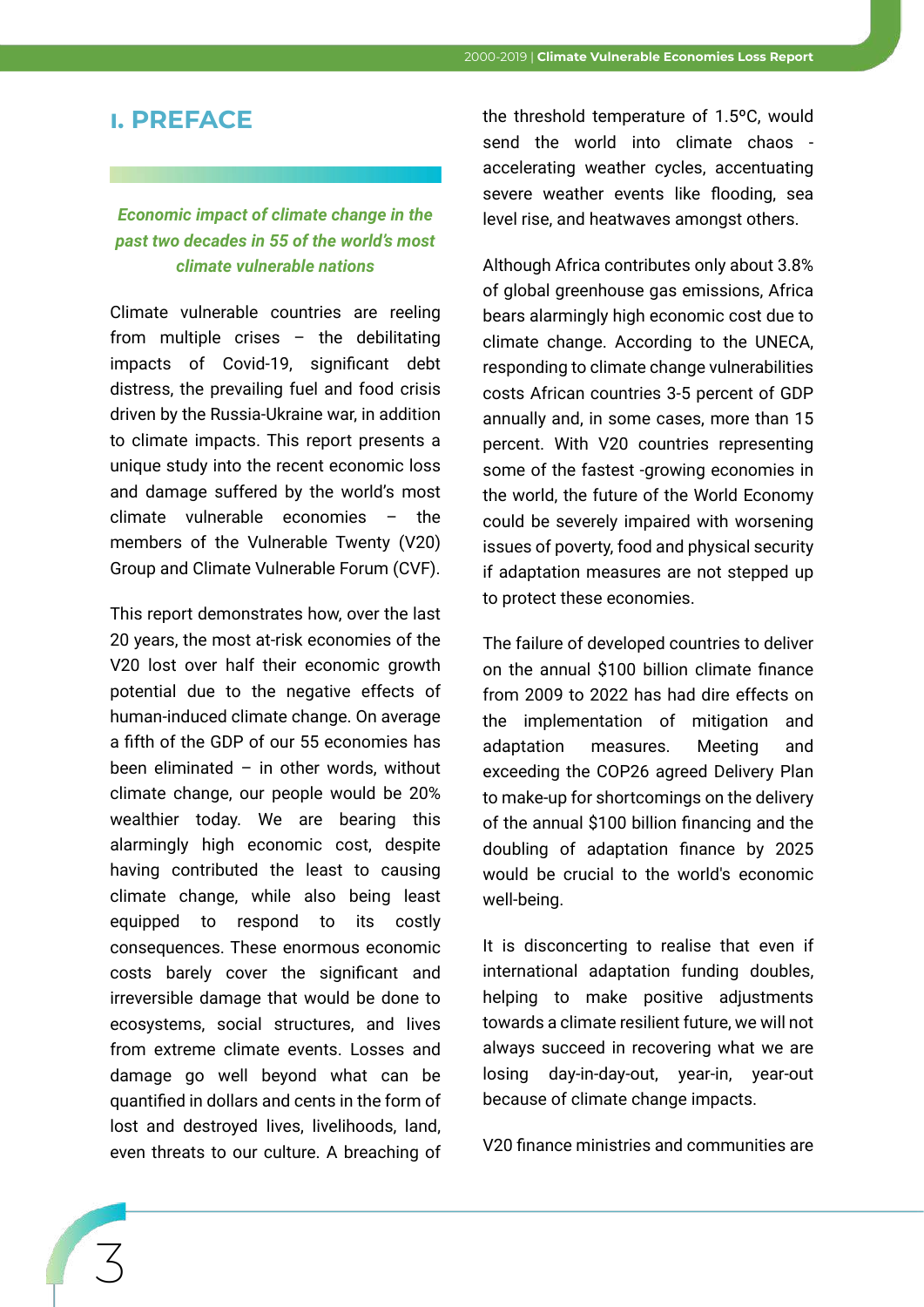already allocating alarmingly significant and growing proportions of their public budgets to cover rapidly growing loss and damage costs, which diminishes the already scarce resources intended to support critical economic and development strategies in education, public health, nutrition, energy access, and jobs creation.

The V20 Group of Finance Ministers representing 55 of the world's most climatevulnerable economies reiterate our need for separate and dedicated international funding for loss and damage. Through the V20's role in co-chairing the InsuResilience Global Partnership and our engagement in further important financial protection mechanisms, including the Global Shield and the Insurance Development Forum, we must close the massive 98% financial protection gap against climate and disaster risks in the V20 as rapidly as possible.

In wealthy economies it is commonplace to have insurance against natural disasters for homes, buildings, and other assets, but in the V20 such financial protection is still considered a privilege. Yet, for as long as the protection gap prevails, there is the need to secure additional resources to support communities on the frontline - to rebuild their lives and livelihoods as they are, in too many cases, affected by recurring and constant climate incidents, due to worsening climate events and related impacts.

For this reason, at our V20 Ministerial Dialogue in April this year, the V20 resolved to pioneer its own loss and damage funding mechanism. We have allocated and mobilized funds from the philanthropic

community through our own CVF & V20 Joint Multi-Donor Fund to channel resources directly into the worst affected communities of the V20 with small-scale grants. We are working with the Global Environment Facility's Small Grants Programme to develop our V20 loss and damage funding mechanism.

The GEF has managed billions of dollars in over 20,000 small grants in more than 130 countries including current projects in 41 Least Developed Countries and 37 Small Island Developing States. By COP27 we plan to demonstrate from this endeavour that loss and damage funding fills a vital gap in the climate finance landscape, that it can be financed effectively and efficiently, and that loss and damage funding is entirely possible at scale.

Still, what the V20 can do on our own is limited and only makes sense if the world's rich, powerful and climate change responsible nations can be inspired by our pathbreaking efforts and go beyond. It should fall on COP27 to decisively act on the void of finance for loss and damage. This will be a litmus test indicating the willingness of the Parties who fueled the current climate crisis to begin taking significant responsibility for their role in global warming and acknowledging the moral responsibility to reduce the impacts of their actions on the developing world's poor and vulnerable nations. As a matter of pragmatism and justice, the V20 and CVF are thereby calling on COP27 to establish an international financing mechanism for climate change loss and damage in solidarity with victims least responsible for, and least equipped to withstand, the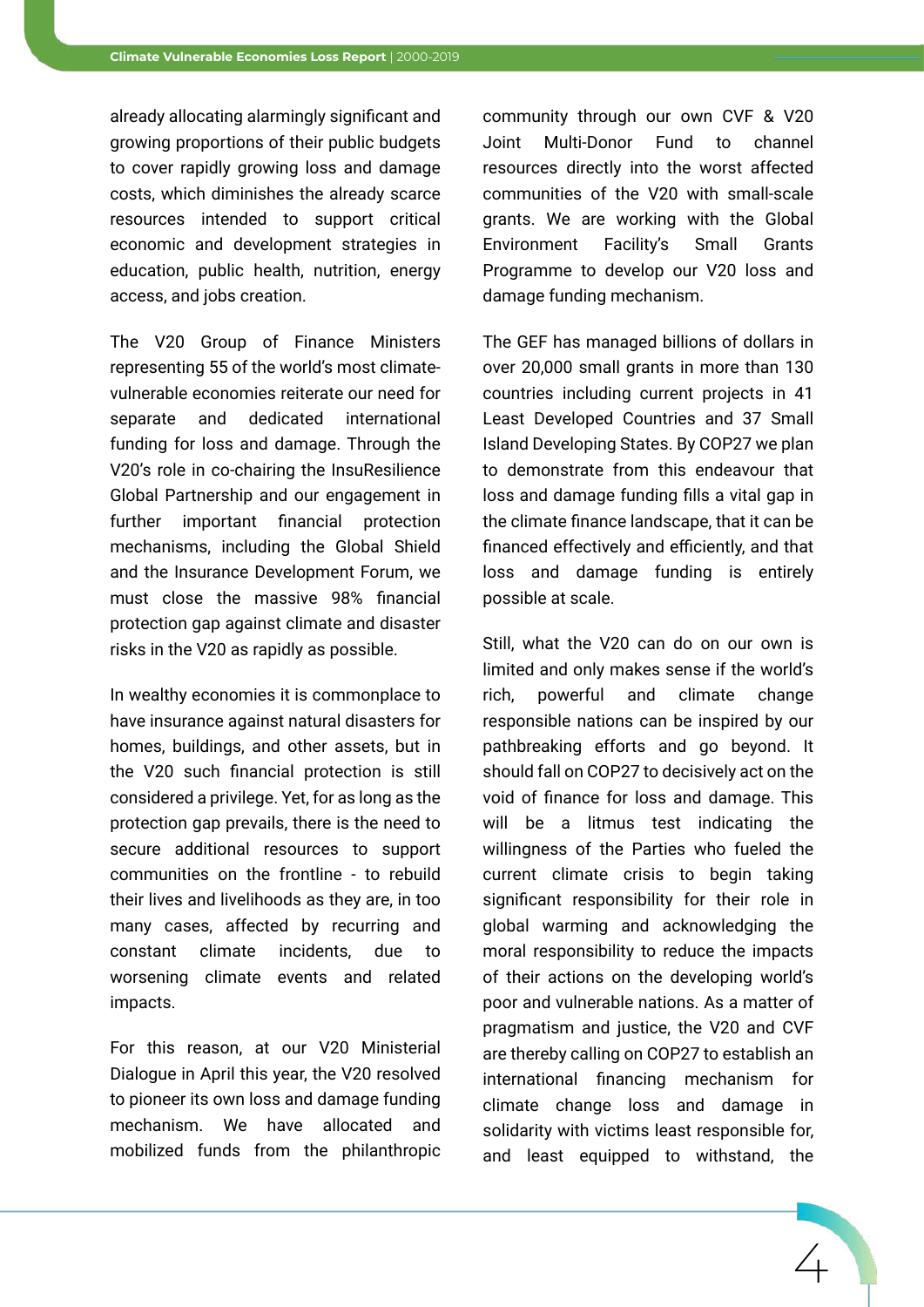increasingly extreme shocks driven by climate change.

In the words of Dr. Kwame Nkrumah, the first President of Ghana, "The forces that unite us are intrinsic and greater than the superimposed influences that keep us apart." Our President today, His Excellency Nana Addo Dankwa Akufo-Addo, took up the mantle of Chair of the CVF only last month and Ghana will be leading the work of the CVF and V20 for the next two years. We intend to play our role with a spirit of fierce urgency to ensure that global solidarity and action on the climate crisis is strengthened for the protection of the most climate vulnerable and for the rest of the world. Hon. Kenneth Nana Yaw Ofori-Atta





5

**Hon. Kenneth Nana Yaw Ofori-Atta Minister for Finance and Economic Planning of Ghana Incoming V20 Chair**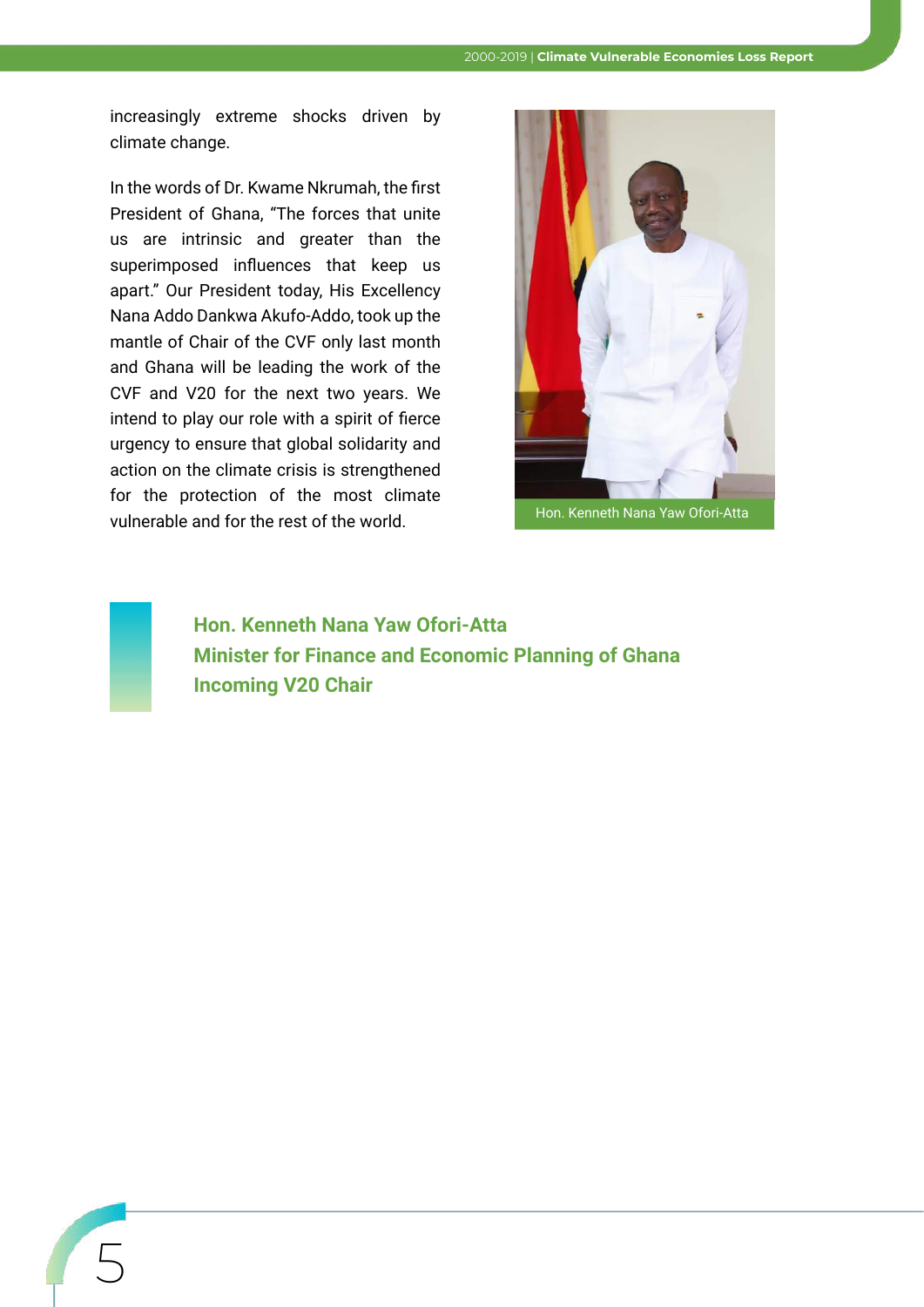#### **ii. EXECUTIVE SUMMARY**

- Building on two already published and peer-reviewed econometric models (Baarsch et al., 2020; Burke et al., 2015) that assess the consequences of climate variability and change on economic development, the study focuses on economic losses that occurred for the period ranging from 1980 to 2019. For the first time, the analysis aims at estimating climate change-attributable economic losses by comparing losses in the observed climate (S. Lange et al., 2021) against losses in a counterfactual climate in which climate change would not have occurred (Mengel et al., 2021). The model estimates are validated against a set of climate-related disasters that occurred in V20 economies.
	- The majority of V20 economies are already affected by a changing climate far beyond their so-called (economically) optimum temperature. Due to the underlying micro-level mechanisms leading to the formation of the optimum temperature, moving it up, to adapt to increasing temperatures, will require unprecedented levels of investments. Limiting global mean temperature increase below 1.5°C would reduce the level of investments required to adapt.
	- For all V20 economies for the 2000-2019 period, climate change attributable losses average 0.92% of a

given level of annual economic growth and total to 20% of the GDP over the last two decades (2000-2019). Meaning the GDP of the V20 as a whole would have been 20% higher today had it not been for climate change. To contextualize these findings in a country example: in the specific case of Ghana, the loss to growth due to climate change in this period is estimated at 0.50% a year on average. Ghana's actual average growth of 4% for the period would have been 4.5% without climate change. When looking at the most at-risk V20 members (the tenth percentile of economies assessed) losses add up to an estimated average of 51 percent of the GDP over the twenty year period (2000-2019), or more than half of their economic potential since the year 2000.

- Due to anthropogenic climate change, historical temperatures across the majority of V20 economies have already exceeded their optimum temperatures. Hence, it is very likely that further warming will lead to an increase in losses at the macroeconomic level. Countries that were close to their optimum, but still below, will start experiencing this level being exceeded and could potentially face losses as a result of temperature stress on their economies.
- Looking specifically at the effects of changes in hydrometeorology, all V20 economies face reductions in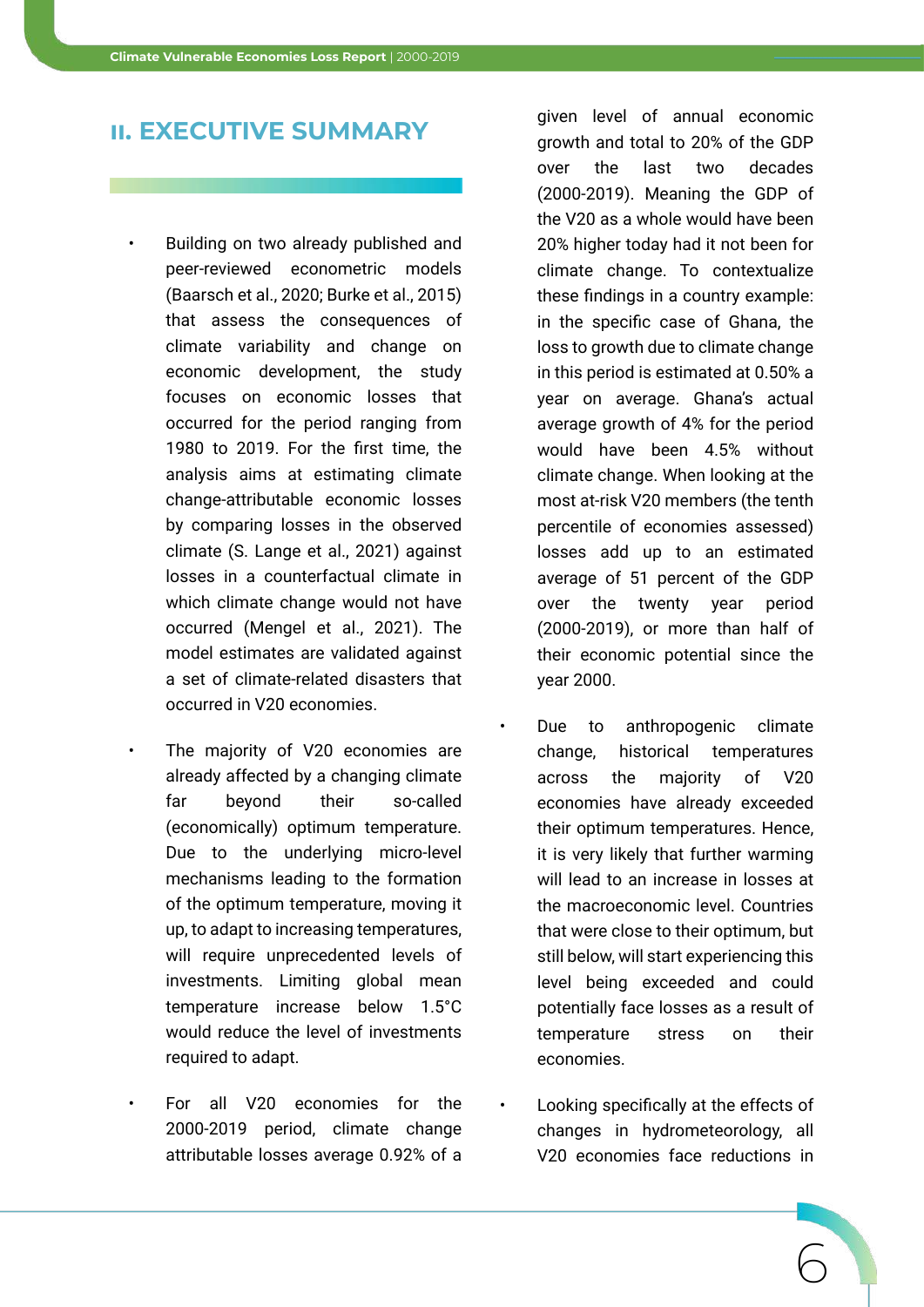their GDP per capita, due to a lack of adaptation to current precipitation patterns. As the consequences of climate change progressively affect precipitation patterns, more countries in V20 are exposed to an increased economic burden on the ability to develop. The losses - on average between -10 and 15% of the growth potential - estimated in all V20 economies are compelling and shed a light on the urgent and massive level of investments required to adapt to climate change.

The results of modelling are compared with climate-related disasters that affected V20 economies. This comparison allows to highlight Tuvalu as a case where international finance has made a difference. For Tuvalu, the effect estimated by the model does not

 $\sqrt{ }$ 

reflect the disaster year's GDP per capita dynamic. While the drought and its consequences were unfolding on the islands, the Government of Tuvalu received a significant increase in ODA (from US\$ 13.9 million or 27% of GNI in 2010 to US\$ 37.3 million or 64% of GNI in 2011), this increase in ODA contributed to totally offset the negative consequences of the drought at the macroeconomic level. The example of Tuvalu is an illustration of the benefits associated with a mechanism, at the national, regional or international level that would support countries in the aftermath of climate-related disasters - in line with the on-going negotiations on loss and damage at the UNFCCC - although such mechanisms can never compensate for lives lost.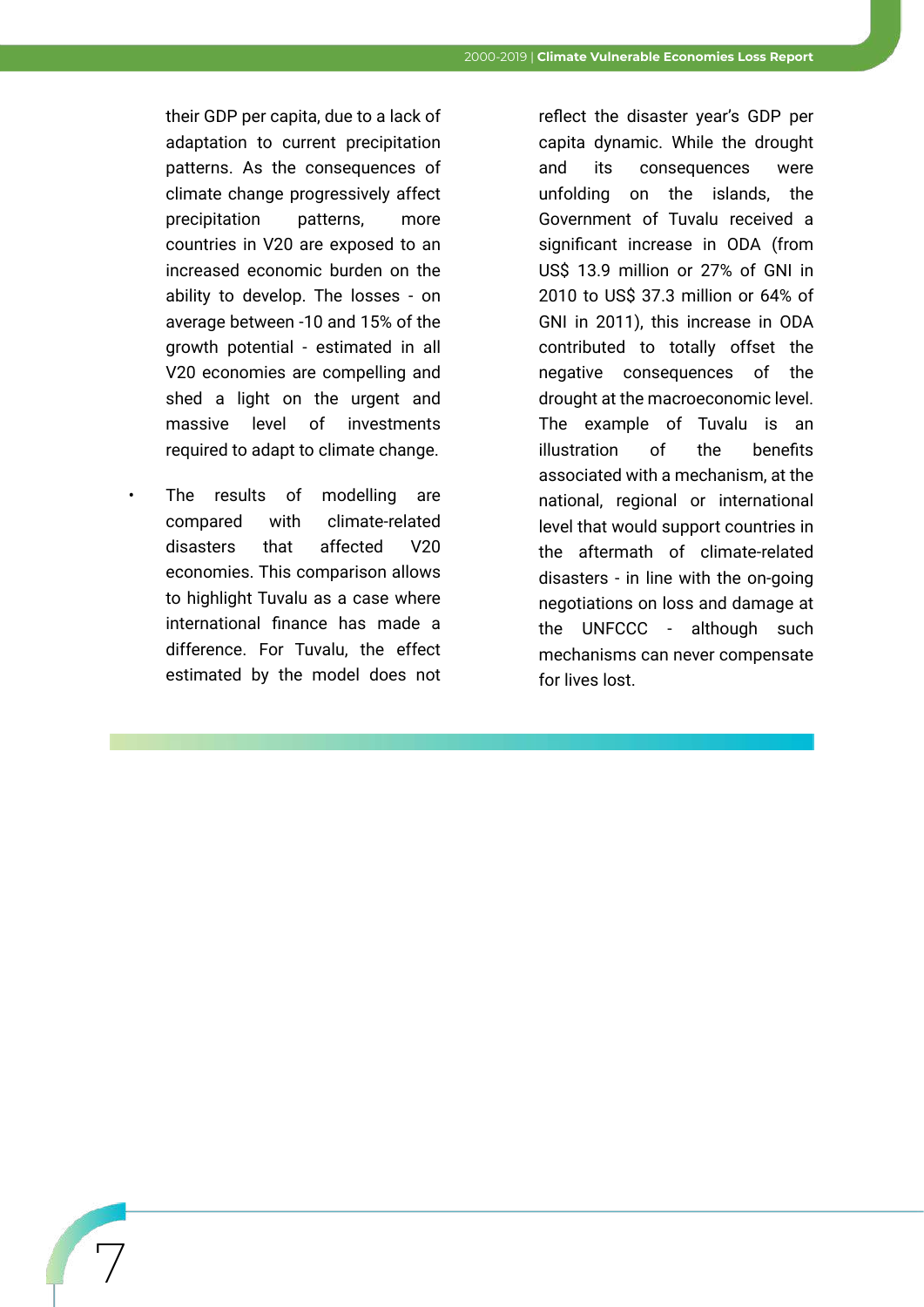## **KEY FINDINGS**



Climate change has eliminated one fifth of the wealth of the V20 over the last two decades: initial evidence shows that the V20 would have been 20% wealthier today had<br>it not been for climate change and the losses it incurred for poor and vulnerable economies.



In aggregate dollar terms, V20 economies have lost approximately US\$ 525 billion because of climate change's temperature and precipitation patterns affects (2000- $2019$ 



For the most at-risk countries (10% of worst affected V20 economies), economic losses due to climate change are estimated to exceed half (51%) of all growth since the year 2000 (2000-2019): the most at-risk of the world's most climate vulnerable nations would be twice as wealthy today were it not for climate change.



Economic losses cut GDP growth in the V20 by one full percent each year on average (minus 0.9% to the percentage of growth which averaged 3.7% in 2019 across the V20).



The year-to-year reduction in GDP per capita growth attributable to climate change represents one quarter (25%) of the actual average annual economic growth of the V20<br>economies today (2019); for the 10% most at-risk V20 members the climate change<br>attributable losses to annual growth already significantl



Nearly all V20 economies have already warmed to mean temperatures that are far beyond what would be optimal for generating economic growth, and thereby instead incur economic losses - additional warming will only carry V20 economies further<br>from the optimum, greatly increasing the risks of losses in the future.



Given warming is set to progress to within 1.5°C in the next decade regardless of further mitigation action, even as adaptation accelerates economic losses would continue to increase. Adaptation needs to accelerate at a phenomenal rate both to prevent loss and damage at current levels, as well as to offset the growth in economic losses and damage that will be generated as temperatu



Because the estimated economic losses due to hydro-meteorological extreme events are higher in the last two decades than the previous two decades, the world's most vulnerable economies are also not adapting fast enough to cope with weather extremes of the changing climate as it currently stands



Analysis presented in this report provides initial evidence that international aid support supplied to V20 economies affected by hydro-meteorological extremes can diminish the negative macro-economic effect that would otherwise have prevailed, underscoring the importance of funding for loss and damage.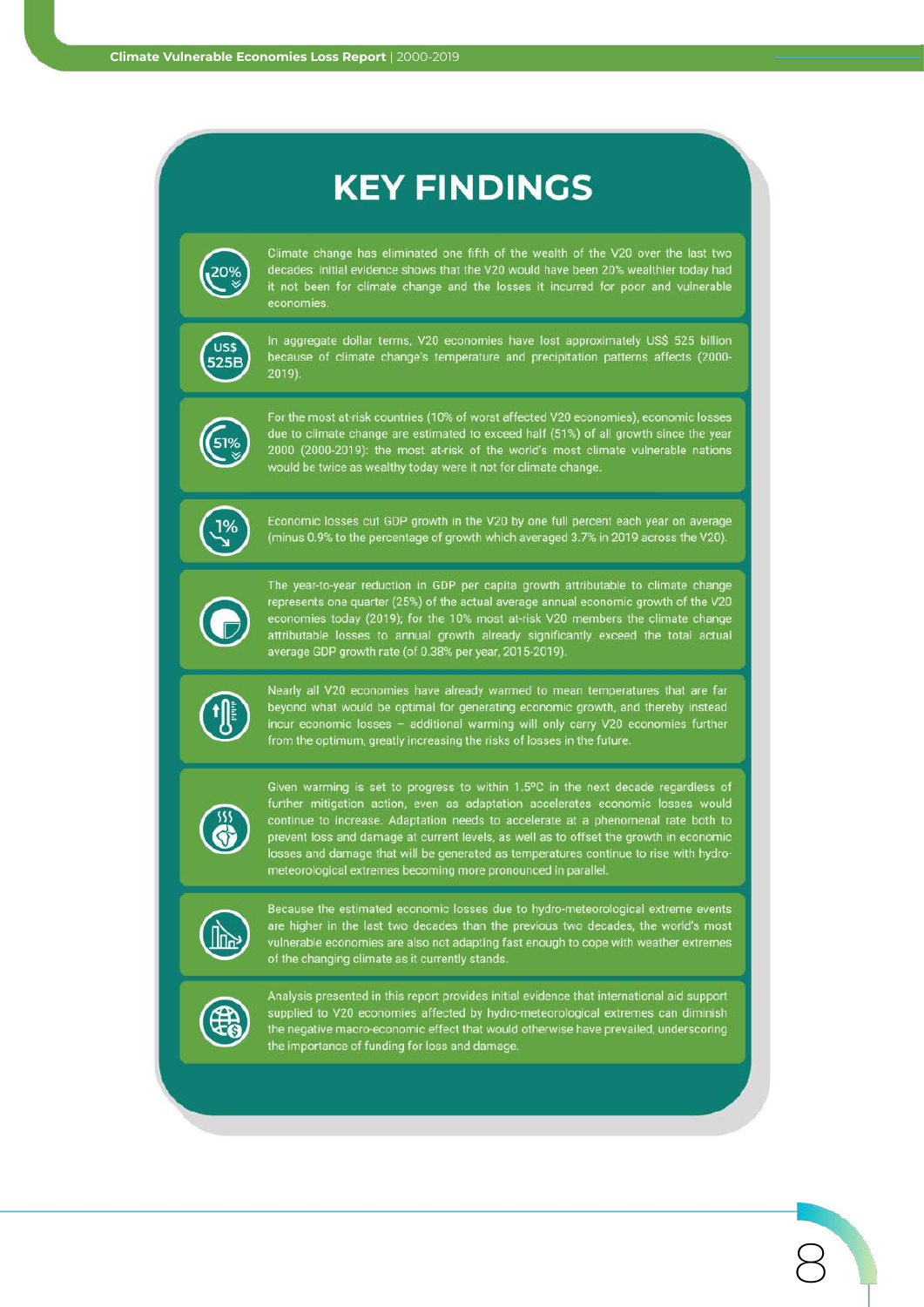| <b>PAV20</b>                                     |                                                                                                        |  |
|--------------------------------------------------|--------------------------------------------------------------------------------------------------------|--|
| <b>KEY FINDINGS</b>                              |                                                                                                        |  |
| JUNE 2022 V20 REPORT ON ECONOMIC LOSS AND DAMAGE |                                                                                                        |  |
|                                                  |                                                                                                        |  |
|                                                  | V20 would be 20% wealthier today<br>Climate change eliminated 1/5th of wealth over the last 2 decades. |  |
|                                                  | V20 economies have lost                                                                                |  |
| US\$                                             | US\$ 525 Billion                                                                                       |  |
| 525B                                             | In aggregate dollar terms because of climate change's effects<br>$(2000-2019)$ .                       |  |
|                                                  | The most at risk countries would be twice as                                                           |  |
| 51%                                              | wealthy today were it not for climate change                                                           |  |
|                                                  | Economic losses exceeded half (51%) of growth since<br>2000 for most at-risk countries.                |  |
| <u>l%</u>                                        | <b>Economic losses cut GDP growth by</b>                                                               |  |
|                                                  | 1% per year                                                                                            |  |
|                                                  | On average.                                                                                            |  |
|                                                  | Year to year reduction in GDP per capita growth                                                        |  |
|                                                  | attributable to climate change is                                                                      |  |
|                                                  | 25%                                                                                                    |  |
|                                                  | Of the economic growth of the V20 economies.                                                           |  |
|                                                  | Temperatures are far beyond optimal for                                                                |  |
|                                                  | economic growth<br>Most V20 economies instead incur economic losses - additional                       |  |
|                                                  | warming greatly increases risks of losses in the future.                                               |  |
|                                                  | Warming is set to be 1.5°C in the next                                                                 |  |
|                                                  | decade<br>Even if mitigation efforts continue to be made, losses will incur.                           |  |
|                                                  | Adaptation would need to accelerate at a phenomenal rate                                               |  |
|                                                  | to offset growing losses.                                                                              |  |
|                                                  | Economic losses are higher in the last 2                                                               |  |
|                                                  | decades than previous decades<br>The V20 economies are not adapting fast enough.                       |  |
|                                                  |                                                                                                        |  |
|                                                  | International resources supplied to V20<br>economies can diminish the negative macro-                  |  |
|                                                  | economic effect                                                                                        |  |
|                                                  | Underscoring the importance of funding for loss and damage                                             |  |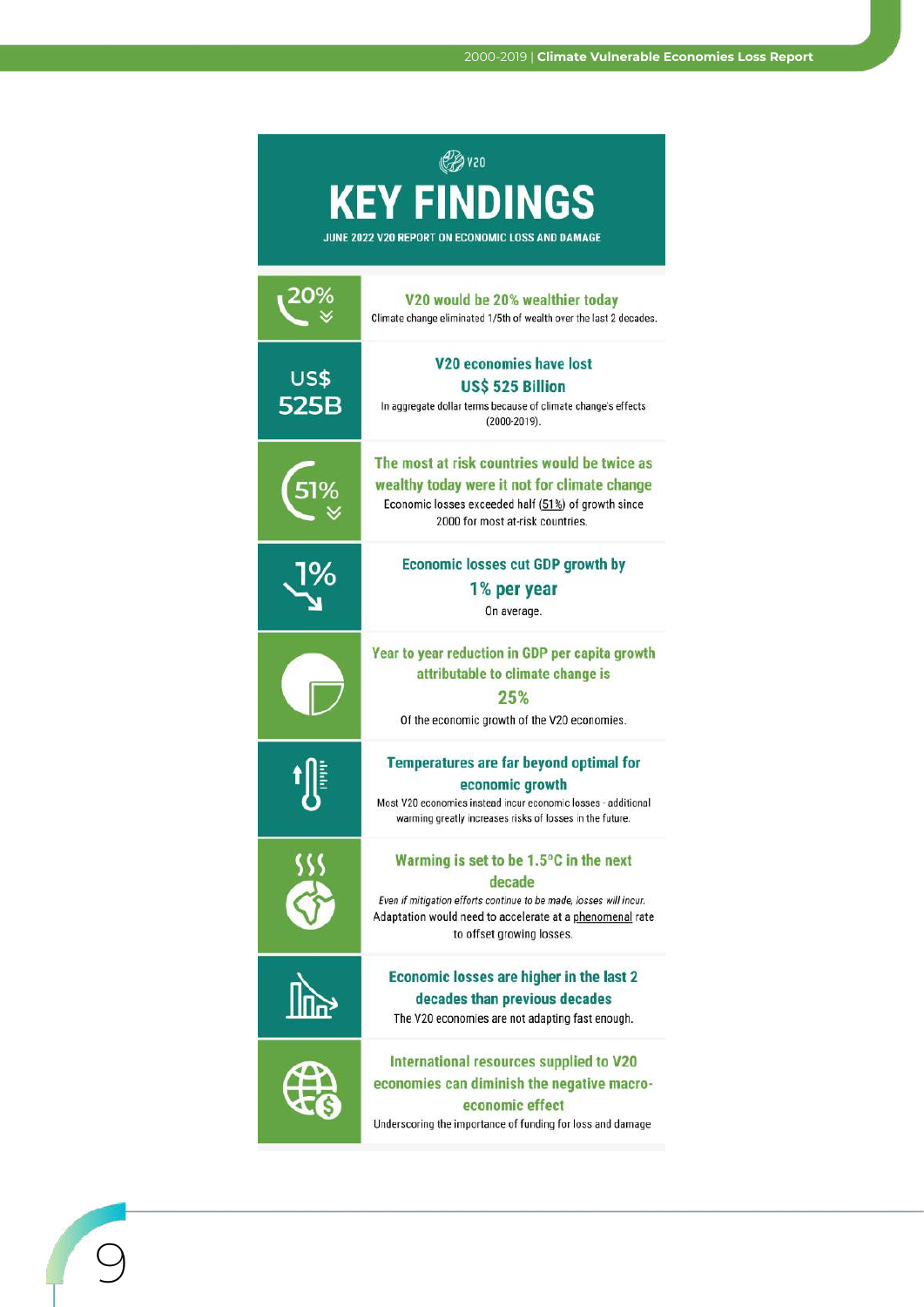#### **1. INTRODUCTION**

The IPCC Sixth Assessment Report (AR6) published in 2021 and 2022 are more alarms of the dire consequences of climate change. Above all, the IPCC clearly states that climate change's appropriate tense is not just the future, but the present, as its consequences are increasingly being felt by people and societies.

This note takes stock of the extent to which already observable changes in precipitation and temperature patterns have affected V20's economic performance over the last 40 years. In the context of on-going negotiations on loss and damage at the UNFCCC, three key aspects are explored: the speed of temperature warming across V20 economies, the distance between their optimum temperature and current temperature observed and the economic losses attributable to observed climate change, almost all caused by anthropogenic influences.

#### **2. TEMPERATURE INCREASING - BEYOND ECONOMIC OPTIMUM**

#### **2.1 INCREASING TEMPERATURE**

10



*Figure 1: Population-weighted warming per decade in the 1980-2019 period in V20 economies. The statistical significance of the trend is estimated using the Mann-Kendall test, an asterisk indicates that the trend is not statistically significant. Daily temperature from W5E5 v2.0 dataset (Lange et al., 2021) and population density data from CIESIN (CIESIN - Columbia University, 2016).*

V20 countries: warming per decade (1980-2019)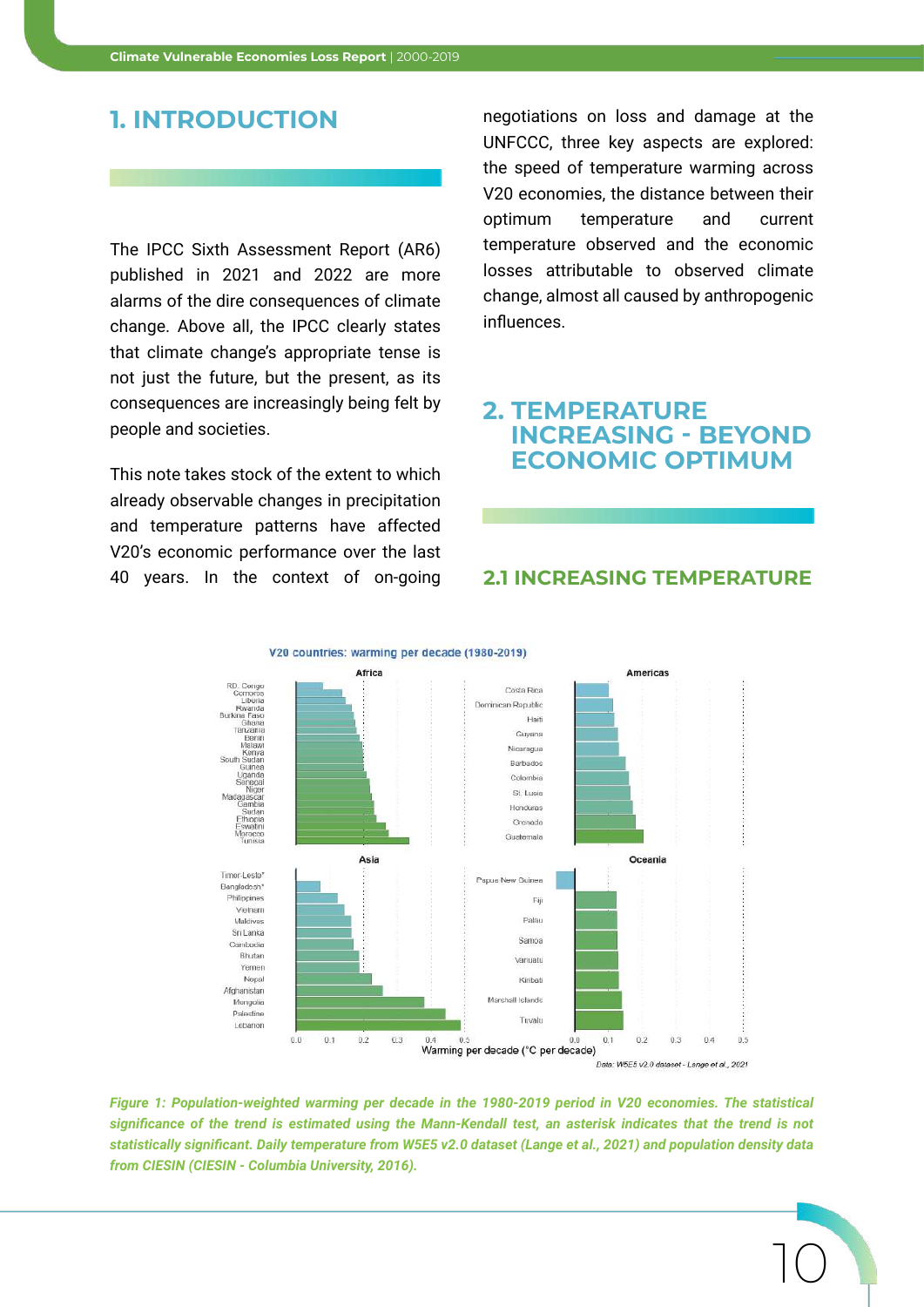The increased concentration of GHG in the atmosphere already influences today's climate. According to NOAA, over the last four decades (1981-2022), temperature has increased globally at a rate of about 0.18°C per decade - an accelerated warming, twice as fast as for the period starting in 1880 (0.08°C per decade). Beyond this global average, countries warm at a different pace depending on their characteristics, such as their location or their topography. Here, the analysis specifically focuses on warming over the last 40 years in V20 economies.

In recent decades, Lebanon was the V20 economy exposed to the fastest warming of its population-weighted temperature with 0.49°C per decade. On the other side, **2.2 OPTIMUM TEMPERATURE**

11

Bangladesh experienced the slower pace of warming at a rate of 0.07°C per decade. On the African continent, Morocco and Tunisia faced the fastest warming at 0.27 and 0.33°C. In the Pacific region, warming was rather homogeneous with the exception of Papua New Guinea.

The speed at which a country's mean temperature increases is an important indicator for the growing risk faced by V20 economies to be exposed to temperature under which their economies perform suboptimally, and for the current and future level of investments required to adapt to these risks of negative consequences.



*Figure 2: Observed population-weighted median annual temperature from 2000 to 2019 and distance to median country-specific optimum temperature. A distance to optimum temperature above zero indicates that country's temperature has already exceeded optimum. The vertical dotted line is the optimum temperature resulting from the panel regression of all low- and middle-income countries.*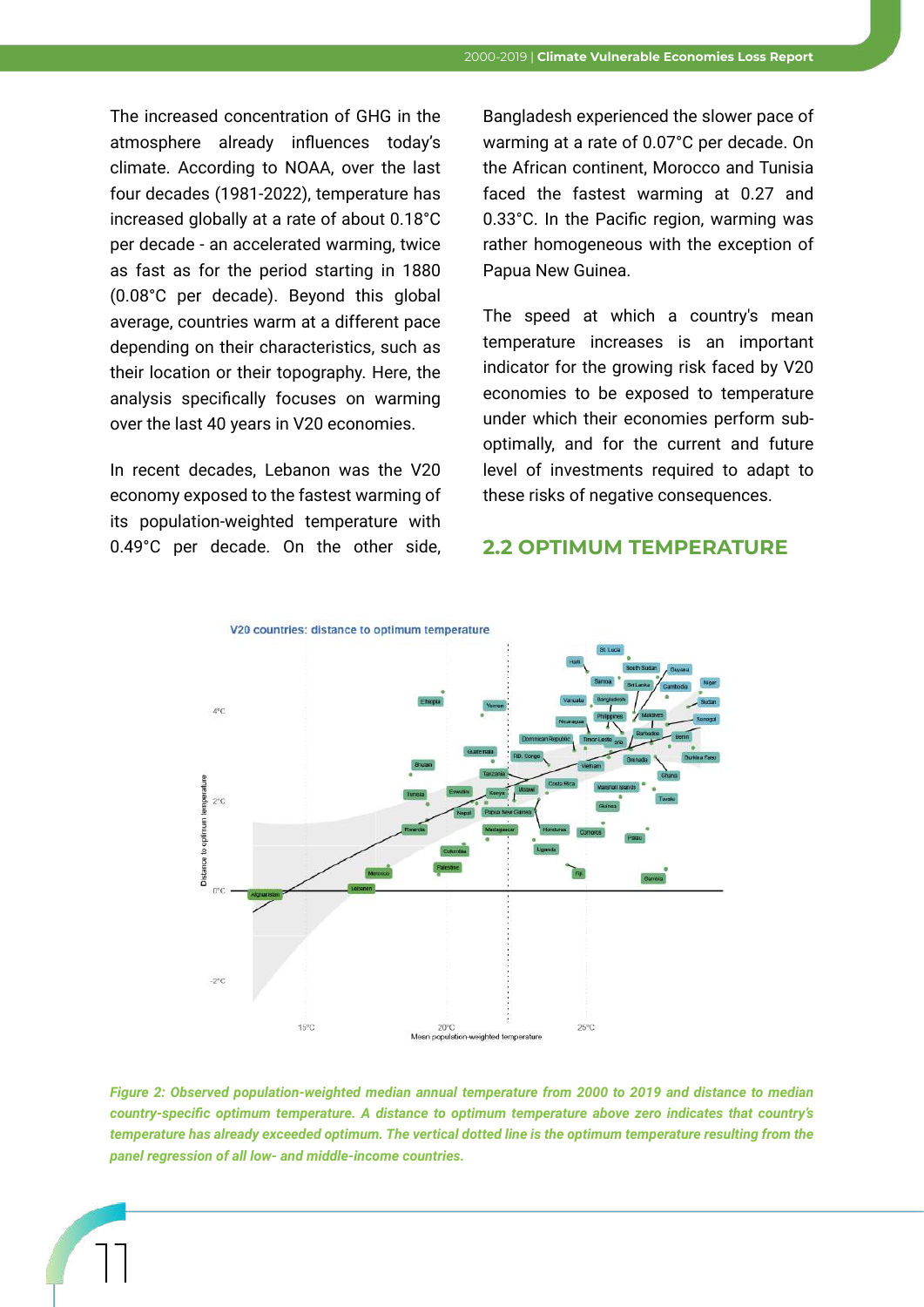In 2015, in a Nature paper, Burke et al. introduced the idea that economies could have an optimum temperature level, below and beyond which economic performance reduces. This optimum temperature is the translation, even potentially the macroeconomic aggregation, of biophysical processes, with for example:

- a given crop finds its optimal temperature within a range of a few degrees.
- different types of construction materials and architecture can accommodate different minimum and maximum temperatures until heating or air conditioning is required to maintain decent livable or workable conditions.
- thermal power plants that require cooling for energy production function optimally within a certain range of temperature (the Carnot cycle).

Therefore, many micro-economic factors (crops, building, etc.) with their different optimal ranges could converge towards defining a country-level optimum temperature.

The above figure (Figure 2) provides the distance between the median temperature observed in the 2000-2019 period and the median optimum temperature<sup>1</sup> for all V20 economies.

First, the figure clearly shows that the higher the median temperature is, the longer the distance to optimum. A long distance to optimum indicates that the country's

economy operates outside its optimal range leading to sub-optimal economic performance.

Second, V20 economies can be qualitatively clustered in three groups based on their distance to optimum and their current temperature level:

- Countries with annual temperature around 15°C, lower than the rest of the V20 economies, with optimum temperature below or very close to optimum. This is for example the case of Afghanistan and Lebanon.
- Countries with annual temperature close to 20°C, and a distance to optimum below 2°C, with as an illustration: Nepal, Tunisia or Fiji.
- Countries with annual temperature close and above 25°C that face further distances to optimum  $-$  a sign of potentially chronic suboptimal performance, with for example Niger or South Sudan.

With a progressively warming climate, the distance to optimum will further increase. Because of the macro- and micro-economic nature of the optimum temperature, adapting to climate change, which entails moving up the optimum temperature to fill the gap and follow increasing temperature will require most likely unprecedented levels of investments in all infrastructures, such as buildings, energy production as well as practices in the agricultural sector if not cultural adaptation when temperature levels become unsuitable for some crops or animal breeds.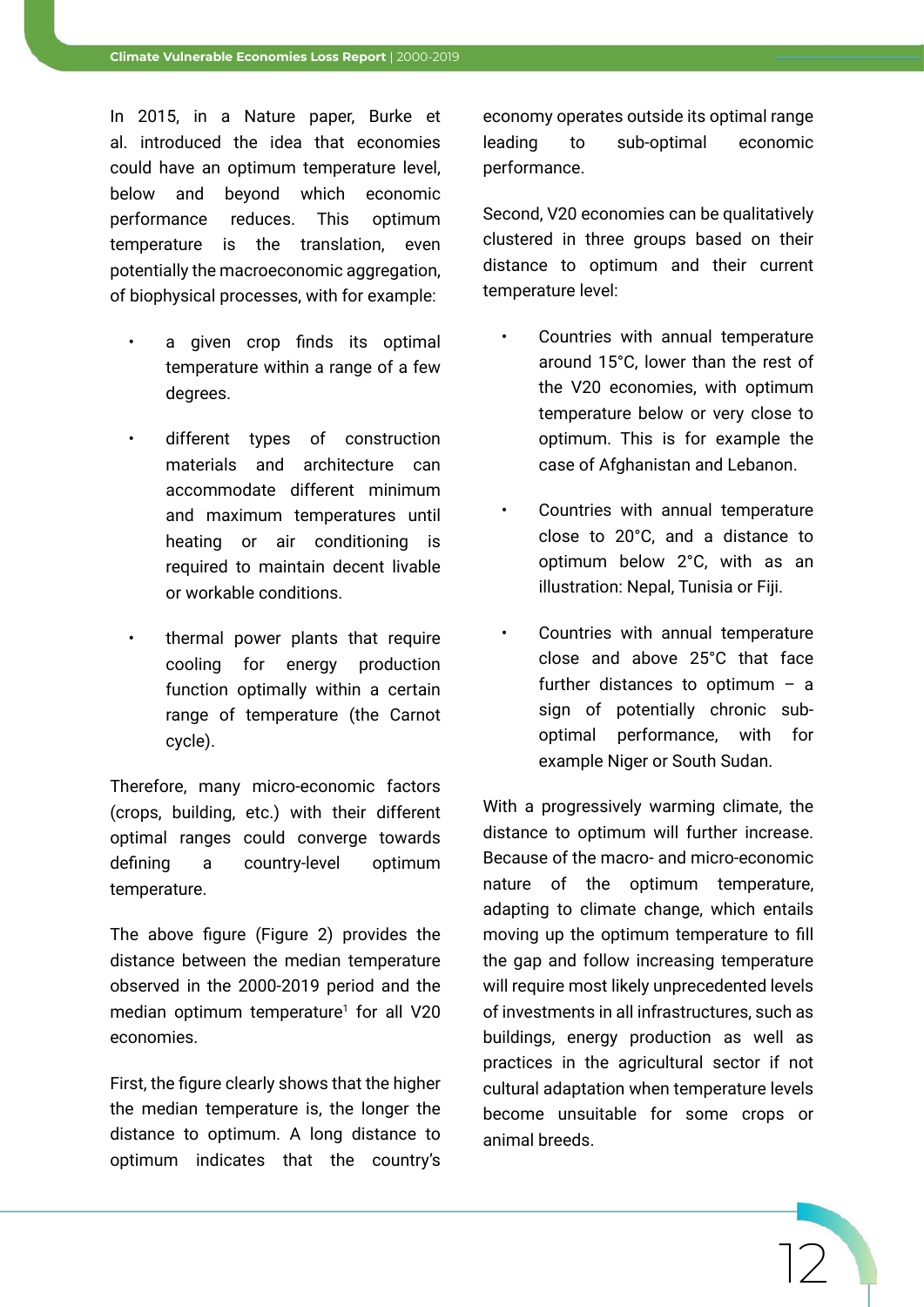#### **3. ECONOMIC LOSSES FROM CLIMATE CHANGE &**

#### **3.1 ATTRIBUTABLE ECONOMIC LOSSES FROM CLIMATE CHANGE**

This analysis provides the first ever estimate of the economic losses attributable to anthropogenic climate change only. Hitherto, studies on the impacts of climate change on economic development relied on a more or less recent past reference period against which economic losses were estimated. This study leverages on a recently published dataset (Mengel et al., 2021) that provides a counter-factual

13

climate for observations over the last 40 years. In other words, the counter-factual climate for observations provides precipitation and temperature data without the influence of anthropogenic climate change. Building on the macro-econometric model described in the annex, the analysis then compares the effect on GDP per capita growth in real climate observations (Lange et al., 2021) against the effect in the counterfactual climate estimates (Mengel et al., 2021).

In this study, we focus on the worst losses accounting for climate change, as exemplified by the 10% worst outcomes for GDP driven by climate extremes over the past decades.

As of 2022, it is estimated that global mean



*Figure 3: Attributable economic losses from climate change in V20 economies (in the 10th percentile of the distribution). The analysis does not cover V20 economies for which insufficient data is available for a statistically robust analysis. Authors' calculations with daily temperature and precipitation from W5E5 v2.0 dataset (Lange et al., 2021) and counterfactual climate based on W5E5 2.0 dataset (Mengel et al. 2021).*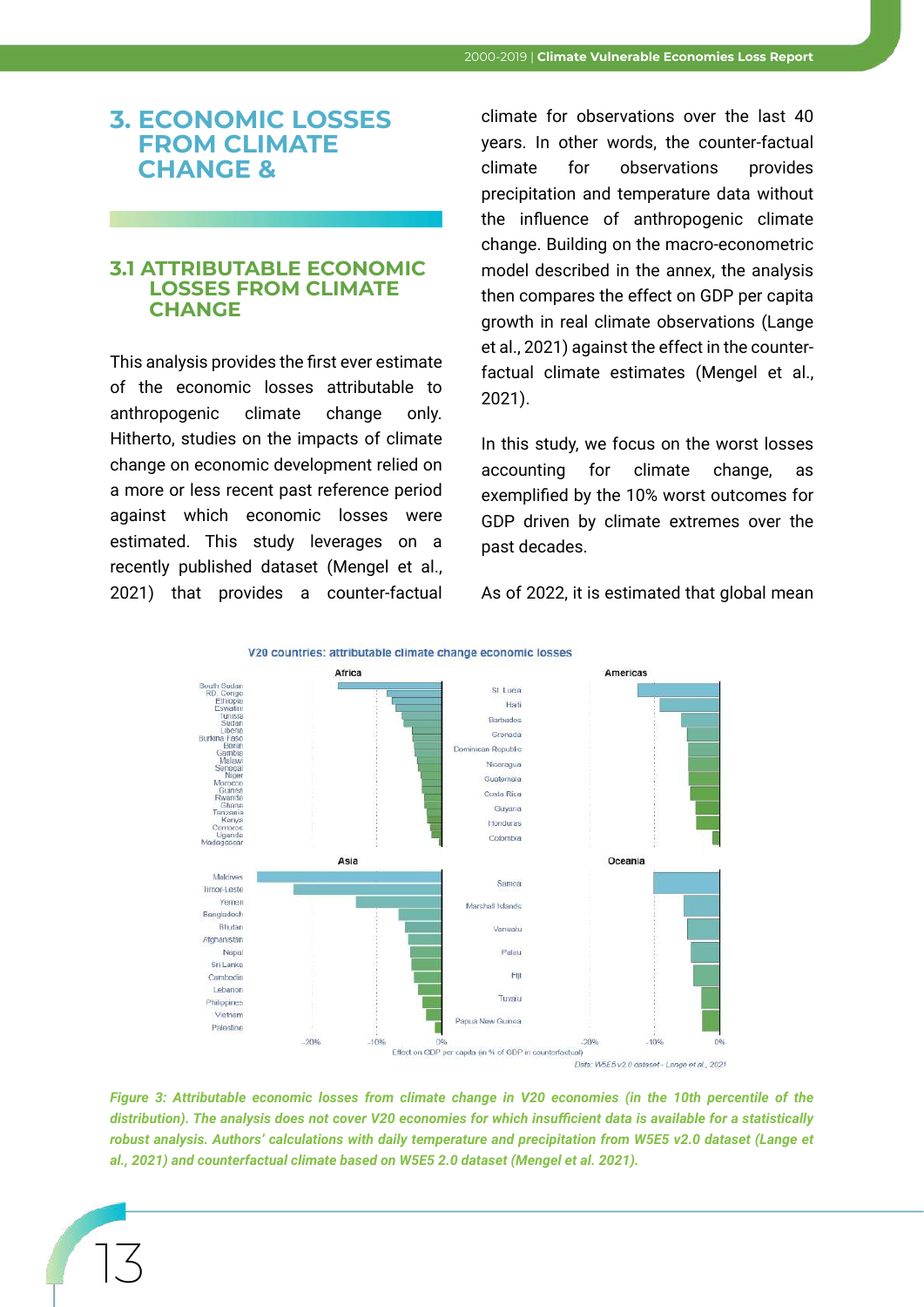temperature has increased about 1°C compared to pre-industrial level (V. Masson-Delmotte et al., 2021). While this warming is limited in comparison to the projected warming by the end of the  $21<sup>st</sup>$  century in scenarios estimating the future effects on greenhouse-gas emissions of current climate policies and actions (2.7°C, Climate Action Tracker<sup>2</sup>) or mitigation pledges and targets (2.1°C, Climate Action Tracker<sup>3</sup>), it already yields negative consequences across the majority of the V20 economies.

Across all continents where V20 economies are located, the reduction in GDP per capita attributable to climate change ranges from - 4.6% in Asia to -3.1% in Africa (for the 10th percentile of the distribution). For individual countries on the same continent, reductions attributable to climate change can vary significantly. For example in Oceania, impacts range from -10.2% to -1.1%. Similar heterogeneity is apparent across African country members of the V20, with reductions ranging from -15.9% in South Sudan to -0.4% in Madagascar.

In aggregate dollar terms, over the 2000-2019 period, V20 countries have lost about US\$ 525 billion because of climate change already affecting temperature and precipitation patterns. This loss amounts to 22 per cent of 2019 total GDP (in current \$US). Due to their population size and level of economic development, three countries concentrate 44 percent of the total losses: Bangladesh (19% of total), the Philippines (16.6%) and Vietnam (8.4%). The unweighted mean loss over the period for V20 countries is estimated at about 20 percent of GDP for the 2000-2019 period – as a group V20 countries would have been 20 percent wealthier if it had not been for climate change.

For this group of countries, that gathers both low- and middle-income countries, both weighted and unweighted economic losses are in line with earlier estimates of the economic losses induced by climate variability and change. In Baarsch et al. (2020), it is estimated that African countries have experienced losses ranging from -15 to -10 percent of their GDP per capita growth – which depending on the growth baseline amounts to 5 to 15 percent reduction in GDP over a 30-year period starting in 1986. Two more studies estimated losses to about 8 percent in GDP for a period from 1970 to 2010 (World Bank & United Nations, 2011) or a decrease by an estimated 15 percent in GDP per capita  $-$  induced by precipitation only over the 1960-2000 period (Barrios et al., 2010). Considering that the present analysis focuses on a later period (2000-2019), characterized by higher global mean temperature induced by climate change, the losses proposed in the report appear consistent with earlier findings.

As observed temperatures across the majority of V20 economies have already exceeded country-specific optimum temperatures, further warming will lead to a faster and faster acceleration of the increase in losses at the macroeconomic level. Countries that were close to their optimum, but still below, will start exceeding it and could potentially face more losses as a result of temperature stress on their economies. While not explicitly accounted for, the projected increase in the frequency of heat extremes (V. Masson-Delmotte et al., 2021), as recently observed in South Asia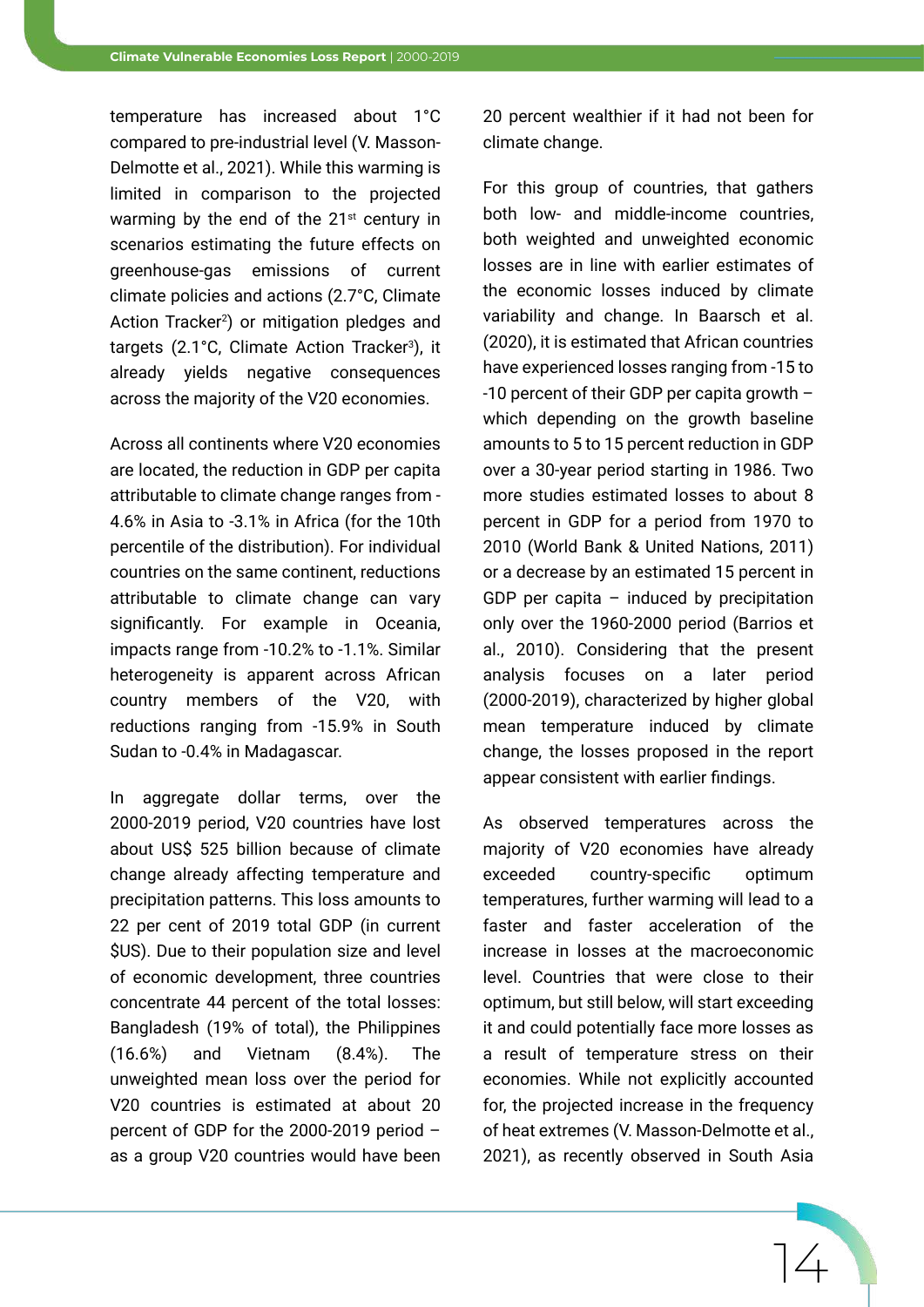(e.g. India in May 2022), could also accelerate the reduction in GDP per capita growth over time.

#### **3.2 ECONOMIC LOSSES INDUCED BY CHANGES IN PRECIPITATION PATTERNS**

*Looking specifically at the effects of changes in hydrometeorology*, all V20 economies face reductions in their GDP per capita, due to a lack of adaptation to current precipitation patterns. These reductions range from about -15 percent in Timor-Leste, Yemen or South Sudan to -5 percent and less in Lebanon or Guyana. The majority of the V20 economies have hydrometeorological losses ranging from -5 to -10% percent in their GDP per capita

15

growth potential.

While some countries (segments in green in Figure 4) experienced improved precipitation conditions over the last 20 years in comparison to the 1980-1999 period, their economies remain negatively affected by droughts and heavy rainfall. As the consequences of climate change progressively affect precipitation patterns, more countries in V20 are exposed to an increased economic burden on the ability to develop. Some countries such as Bangladesh experienced a 30% worsening in the reduction from -7% to almost -10%, induced by changes in precipitation patterns over the last 20 years.

The losses estimated in all V20 economies are compelling and shed a light on the



*Figure 4: Change in hydrometeorological-induced economic consequences between 1980-1999 and 2000-2019 in V20 economies. Segments in red indicate an increase in losses while green indicates a reduction. The analysis does not cover V20 economies for which insufficient data is available for a statistically robust analysis and V20 highincome countries. Authors' calculations with daily temperature and precipitation from W5E5 v2.0 dataset (Lange et al., 2021).*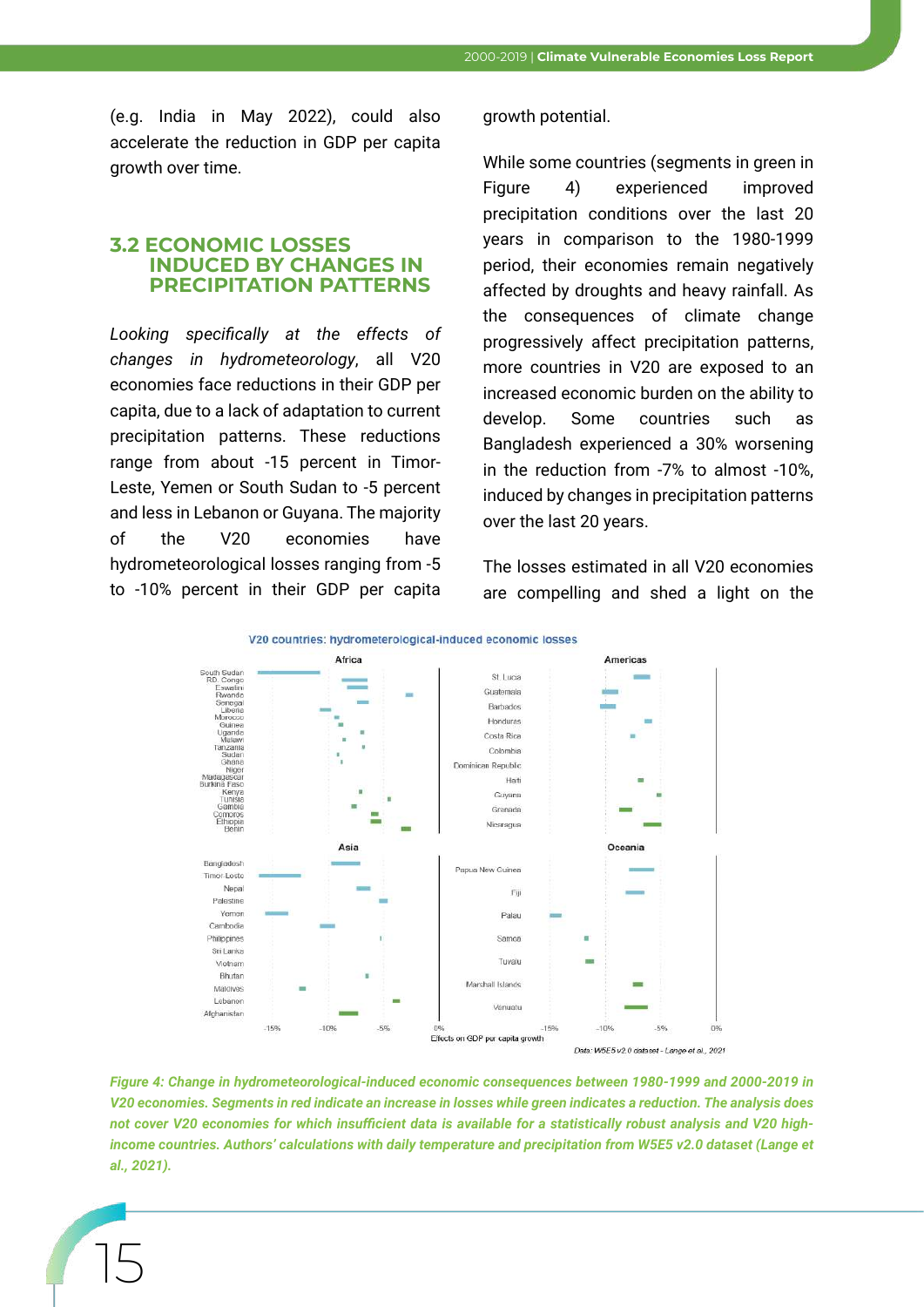urgent level of investments required to adapt to climate change. From an economic perspective, the scale of the losses, estimated as a reduction in GDP per capita growth, is an indication of the benefits that could be yielded by Governments and communities with adaptation measures that would contribute to reduce these losses. As such this preliminary estimate of losses associated with the lack of adaptation to current precipitation patterns is an essential element to facilitate investment decisions in resilience at the national and international level.

#### **3.3 LOSS AND DAMAGE FROM AN HISTORICAL COUNTRY PERSPECTIVE**

While the negotiations on the Subsidiary Bodies' will focus - among other issues - on loss and damage and the implementation of the Warsaw mechanism, it is essential to highlight the importance of such mechanisms at the country-level, to support communities facing the negative consequences of climate related-disasters. In this section the analysis focuses on two droughts that occurred in two countries: Tuvalu in 2011 and South Sudan in 2009.

In Tuvalu, a drought unfolded on the islands in 2011 with most of the population being negatively affected by its consequences. According to the model used for this analysis the country was expected to lose almost US\$ 800 of GDP per capita (median GDP per capita for 2010 to median in 2011) from about US\$ 3,300 to US\$ 2,500. In the case of South Sudan, the drought led to an

estimated US\$ 500 decrease in GDP per capita from 2008 to 2009. The estimated GDP per capita from the model used for this analysis is in line with the GDP per capita that actually occurred, as estimated by the World Bank for the same years, for example for South Sudan dropping from about US\$1,800 to US\$1,300 - with limited rebound for the following year 2010.

While both countries were affected by droughts, Tuvalu even displaying potentially higher estimated losses than South Sudan, their GDP per capita as per the World Bank followed an opposite trajectory. Indeed, in Tuvalu, measured GDP per capita indicated that the country's economy actually grew between 2010 and 2011 despite the negative impact of the drought. While a significant decrease was observed in South Sudan, comparable to what could be expected from the drought (as confirmed by the model results). One of the explanations of the unexpected growth that occurred in 2011for Tuvalu could actually be related to international aid flows that increased substantially from US\$ 13.9 million or 27% of GNI in 2010 to US\$37.3 million or 64% of GNI in 2011. In Tuvalu, this increase in ODA contributed to totally offset the negative consequences of the drought at the macroeconomic level - with the country even experiencing a double-digit growth for the year.

This sudden inflow of external resources that contributed to reduce the negative consequences of the climate-related disasters (at least at macroeconomic level) could be compared to an international mechanism on loss and damage to accompany countries while the disaster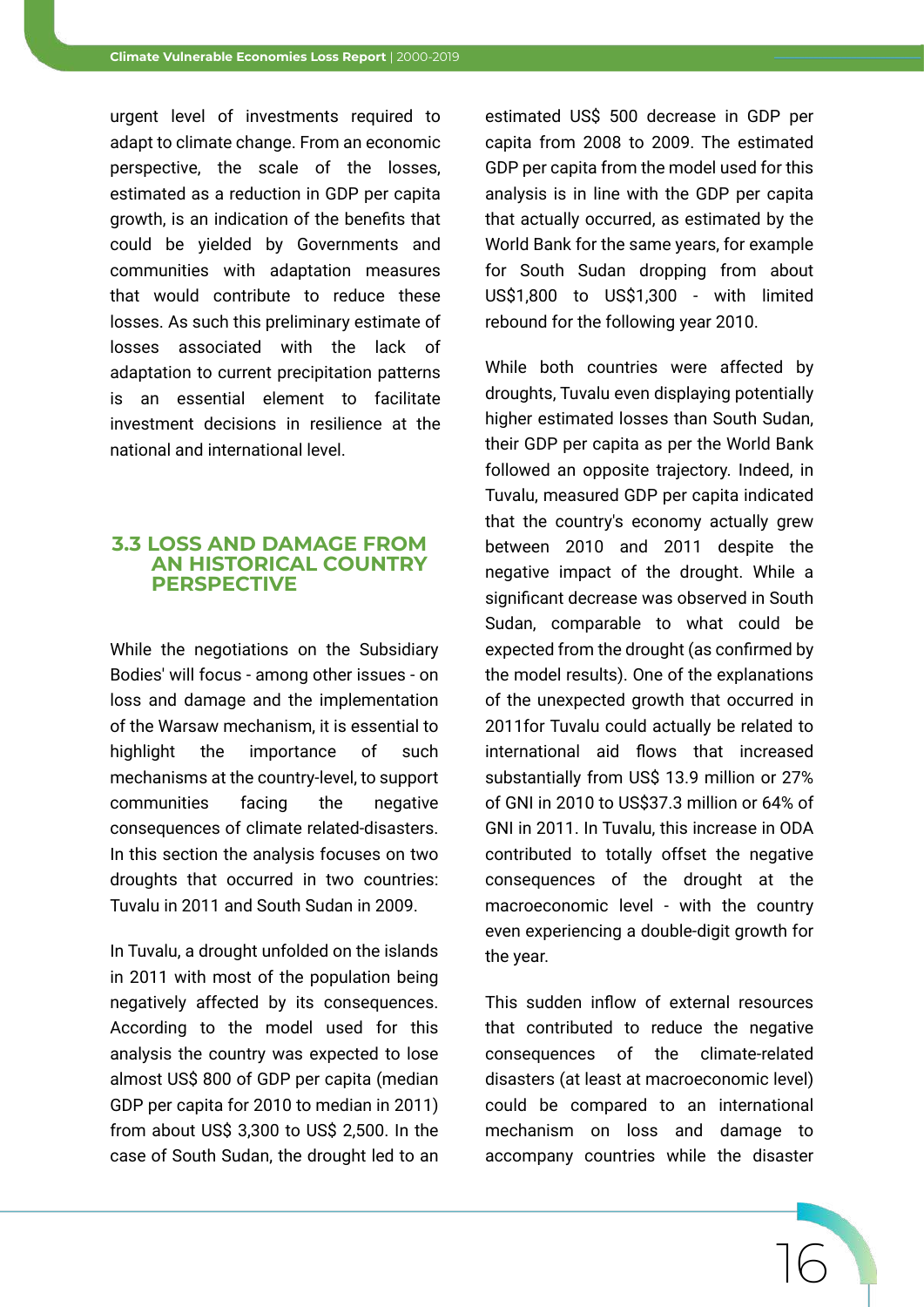

*Figure 5: Comparison between observed GDP per capita (black dots, source: World Bank data) and estimated (boxplots) for this analysis of droughts in Tuvalu in 2011 and in South Sudan in 2009. Data: authors' calculations.*

unfolds and in its aftermath. The 2011 Tuvalu drought is an illustration of the benefits that could be associated with a mechanism, at the national, regional or international level that would support countries in the aftermath of climate-related disasters - in line with the on-going negotiations on loss and damage at the UNFCCC, although it must be noted that no mechanism will be able to compensate for lives lost.

#### **4. CONCLUSIONS**

17

The results presented in this study are preliminary and will be consolidated in the course of 2022 in the lead up to the publication of the Climate Vulnerability Monitor. Some elements related to econometrics and calibration can and will

be further improved until publication of the final results, while additional datasets will be explored. The main expected improvements relate to the level of uncertainties associated with the calibration and therefore definition of optimum temperature and associated losses. However, as presented in the final section of the report, the model in its current state displays a satisfactory ability to reproduce historical data and patterns observed across V20 economies.

Even though the results are preliminary, these are strong reminders of: (1) the urgency of acting on climate change with stringent mitigation measures in line with the objective of the Paris Agreement of keeping global mean temperature increase below 1.5°C, (2) the need to scale up the amount invested in adaptation globally while ensuring the effectiveness of the projects and programmes being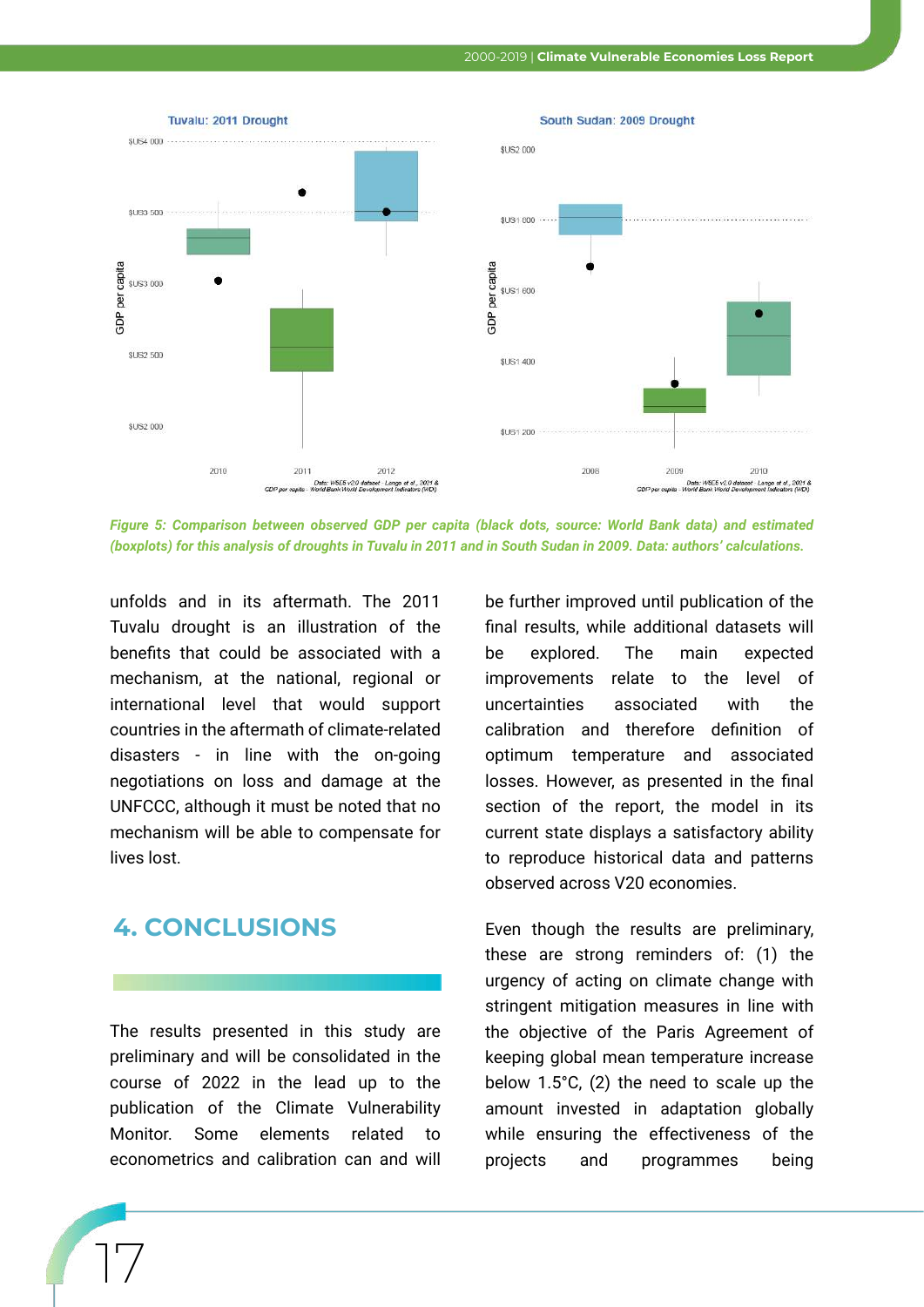implemented and finally (3) the necessity to put in place a mechanism to address loss and damage from the national to the international levels.

#### **5. METHODS AND MODEL COMPARISONS**

#### **5.1 METHODS AND DATA**

With the emergence of a warming signal across all geographies of the V20, this study takes stock of the extent to which the countries already experience economic losses in response to climate change. To differentiate the between losses associated with natural climate variability and climate change, this analysis compares economic losses which occurred over the last 40 years against a counterfactual climate data set (Mengel et al., 2021), in which anthropogenic climate change would not have occured and would therefore have had no consequences on precipitation and temperature patterns. By comparing losses in these two settings (actual observations vs. counterfactual), the analysis allows for a first-of-its-kind attribution of economic losses to anthropogenic climate change.

The methodology implemented for this study is a combination of an approach published in 2015 (Burke et al., 2015) in which mean annual temperature drives a multi-country regression combined with a more recent approach (Baarsch et al., 2020) in which precipitation levels are normalized to facilitate comparison of heterogeneous

precipitation levels across countries. In addition, still building on this last paper, the results of the regression analysis are calibrated at the country level to ensure that the vulnerabilities estimated econometrically is the most accurate representation of a country's reality.

The assessment is based on an econometric analysis that relates GDP per capita to temperature and precipitation. As such, the analysis is economy-wide and the results provided account for direct and indirect climate-related and socioeconomic drivers that affect GDP per capita. The temperature-based analysis employs temperature change over time as a proxy to understand how climate change through its wide-ranging impacts can affect an economy, and not only the direct interactions of temperature changes alone. In addition, in estimating economic losses associated with climate change over time, the method only accounts for the effects for GDP growth. As the economy would have grown at a higher pace without climate change, it is possible that the methodology used underestimates the losses, since a larger economy would have allowed for more interactions between economic actors, more innovation, facilitated price discoveries among suppliers, etc. which would most likely have resulted in higher growth levels.

It is worth noting that as a consequence of using mean annual temperature in the econometric analysis, an optimum temperature is estimated. An optimum temperature is a level at which both warming and cooling leads to negative economic consequences. Usually, the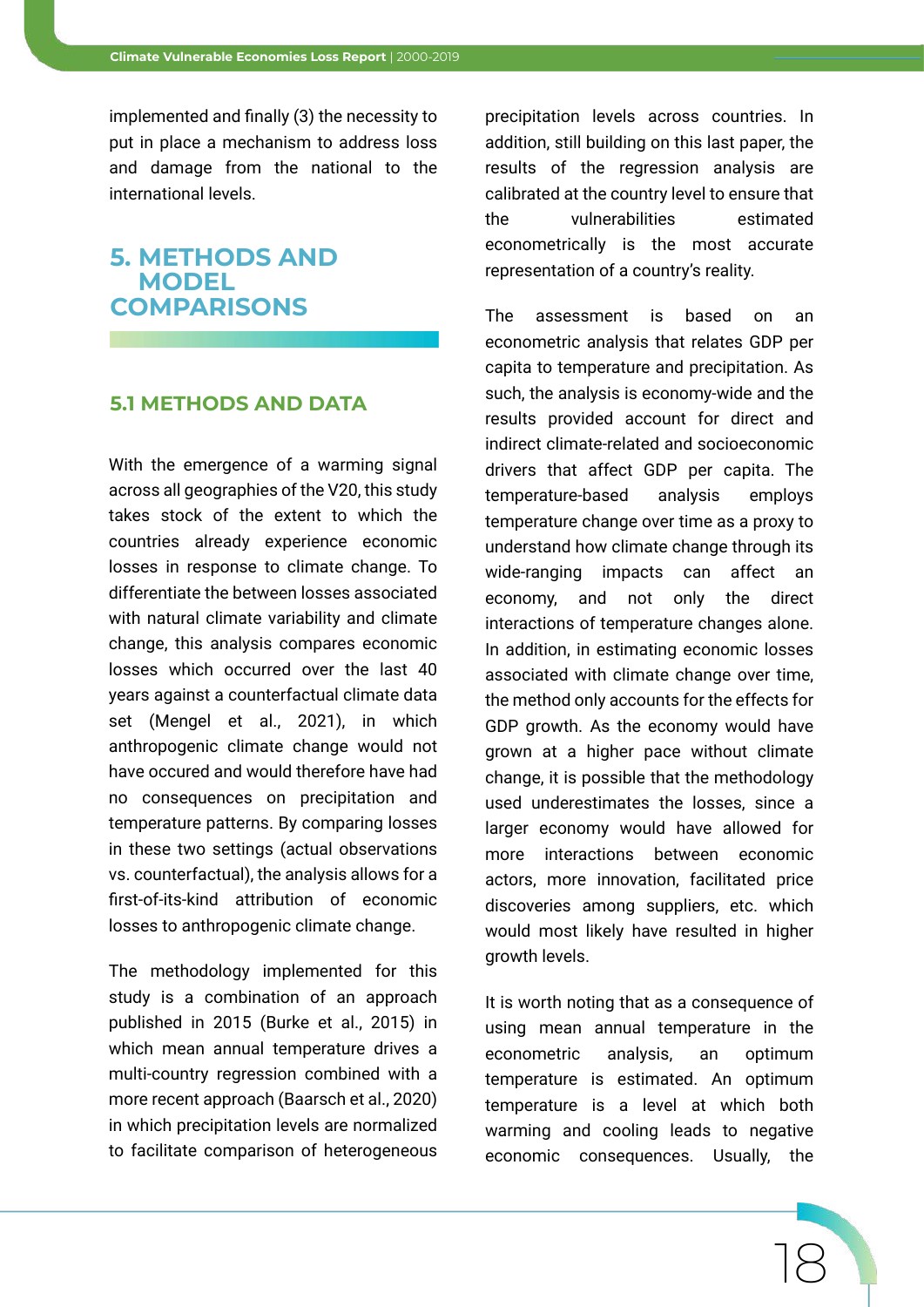shape of the curve is steeper for temperatures above the optimum, indicating that economic losses of warming are more serious than those of cooling. In some cases, particularly for countries with lower temperature than the rest of the studied countries, the optimum temperature can be lower than the current temperature observed in the country. In any cases, this should imply that the country's economic performance will - in any case - benefit from an increase in temperature:

- 1. it is also necessary to consider the effect of hydrometeorological extremes (see section below) that can yield significant damages and economic losses.
- 2. to account for the temperature heterogeneity within a country, e.g. even if most population is located along the coastline another part resides in warmer and / or drier inland areas. This is typically the case for Morocco and other Mediterranean countries.
- 3. to also ponder the fact that some economic sectors - especially agriculture - could already be detrimentally affected by economic losses from current temperature levels while the rest of the sectors could face losses at higher levels of warming.

The study first explores the extent to which V20 have reached their optimum temperature, then estimates economic losses attributable to climate change over the last 20 years and finally appraises the

extent to which precipitation alone has affected economic losses over the same period.

In a risk perspective, to also account for the uncertainties associated with the Bayesian calibration, the analysis on the attribution of economic losses to climate change focuses on the 10th percentile of the distribution. While this amplifies the amount of losses experienced by V20 economies, it also highlights the on-going negative impacts and risks associated with a rapidly changing climate. Interestingly, even for countries with optimum temperatures close or below their current temperature level, losses are also observed in the 10th percentile of the distribution indicating that such level of optimum does not immunize countries against negative impacts of climate change. Also, the use of the 10th percentile is also relevant owing to the fact that for some countries, temperature level below the optimum (hence a positive effect on growth) can wholly or partly offset the negative consequences of hydrometeorological extremes.

Essential to note is that this study is not comprehensive. While the whole economy is covered, using GDP as a central metric, not all anthropogenic climatic effects are included. Most crucially for V20 economies, temperature and precipitation may not fully reflect all effects of tropical cyclones, sealevel rise and storm surges. This is an even more important caveat when estimating future loss and damage from anthropogenic climate change, where sea-level rise contributes to exceeding thresholds to land loss and/or fresh water management, loss of biodiversity, etc.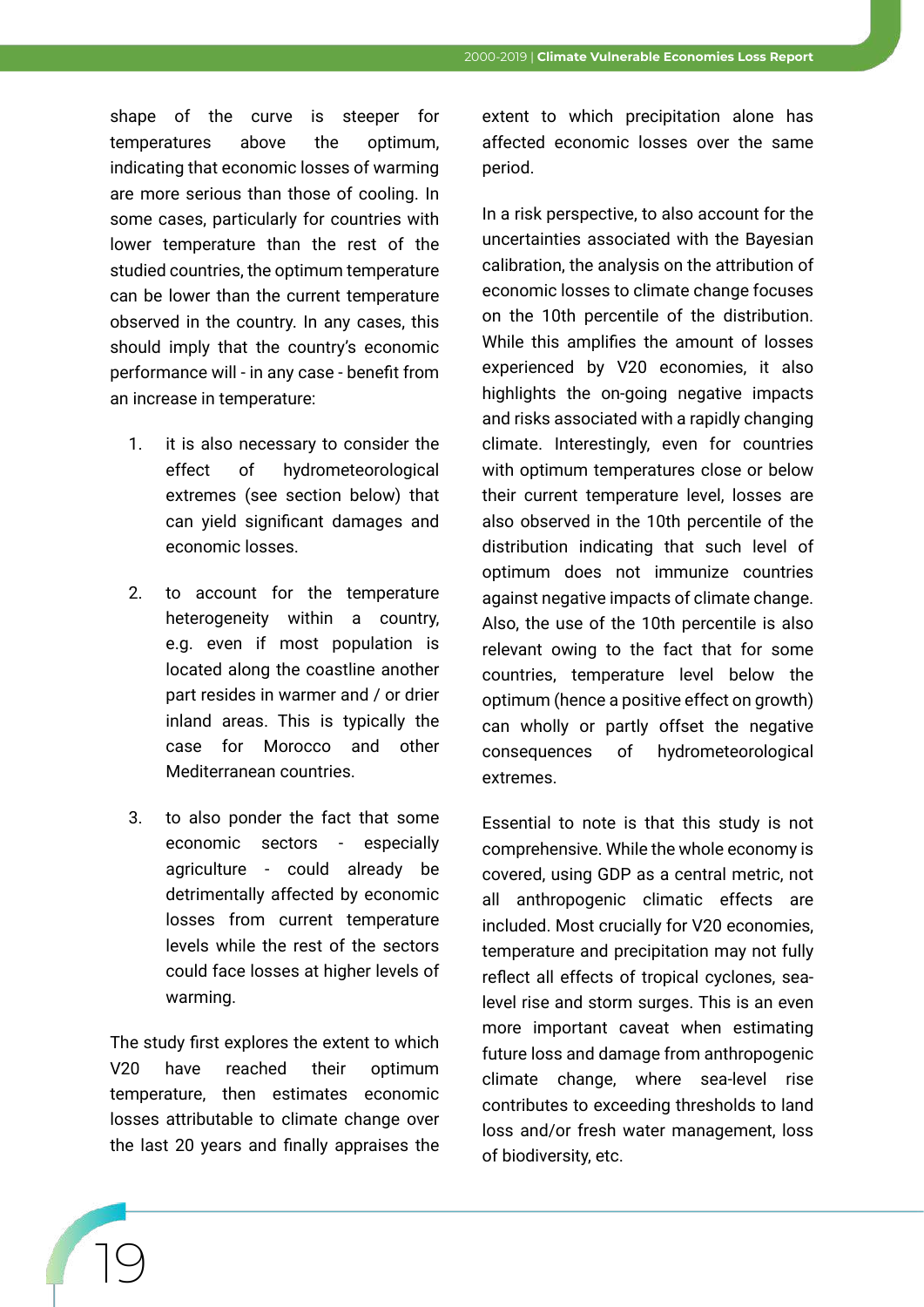#### **5.2 MODEL COMPARISON**

In this part we put our focus on two additional countries in which one or several climate-related disaster(s) occurred within a given year. Two countries and year were selected: Colombia for the 2009 flooding events and the Philippines for the 2009 tropical cyclone season. The figures (5 to 7) illustrate the ability of the model used for this analysis to capture the GDP per capita dynamic of different climate-related disasters on a country's GDP per capita. In 2009, the Philippines experienced more than twenty typhoons and tropical storms, causing more than US\$ 903 million in damages. The two most destructive typhoons were Parma and Ketsana which

caused 934 deaths, 736 severe Injuries and 84 missing people and a total of US\$ 790 million in damages. Domestic resources for food and shelter amounted to US\$ 7 million and international donations reached over US\$ 38 million. In 2010, Colombia experienced its heaviest and deadliest rainfalls of the last 40 years impacting 95% of the country. 301 people were killed and 2.2 million were displaced. Thousands of hectares of crops and damages to infrastructure amounted to asset losses of US\$ 5.2 billion. In order to resource the recovery, Colombia lowered the threshold of taxability for high earners to raise US\$ 1.6 billion in tax revenue. Colombia also utilized a US\$ 150 million credit line from the World Bank.

20



*Figure 6: Snapshot comparison between observed GDP per capita (black dots, source: World Bank data) and estimated (boxplots) for this analysis of floods in Colombia. Data: authors' calculations.*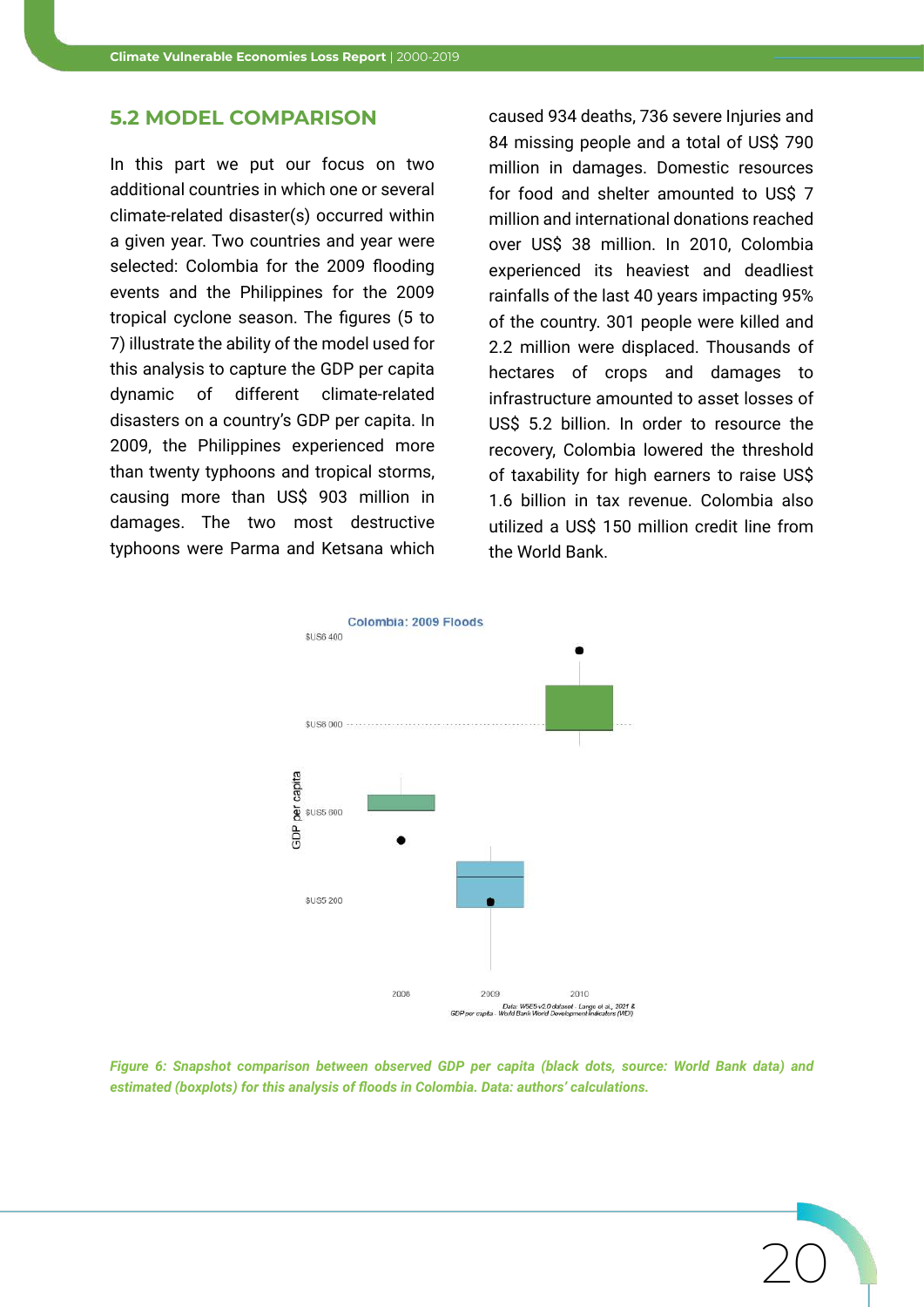

#### Philippines: 2009 Tropical Cyclones

*Figure 7: Snapshot comparison between observed GDP per capita (black dots, source: World Bank data) and estimated (boxplots) for this analysis of tropical cyclones in the Philippines. Data: authors' calculations.*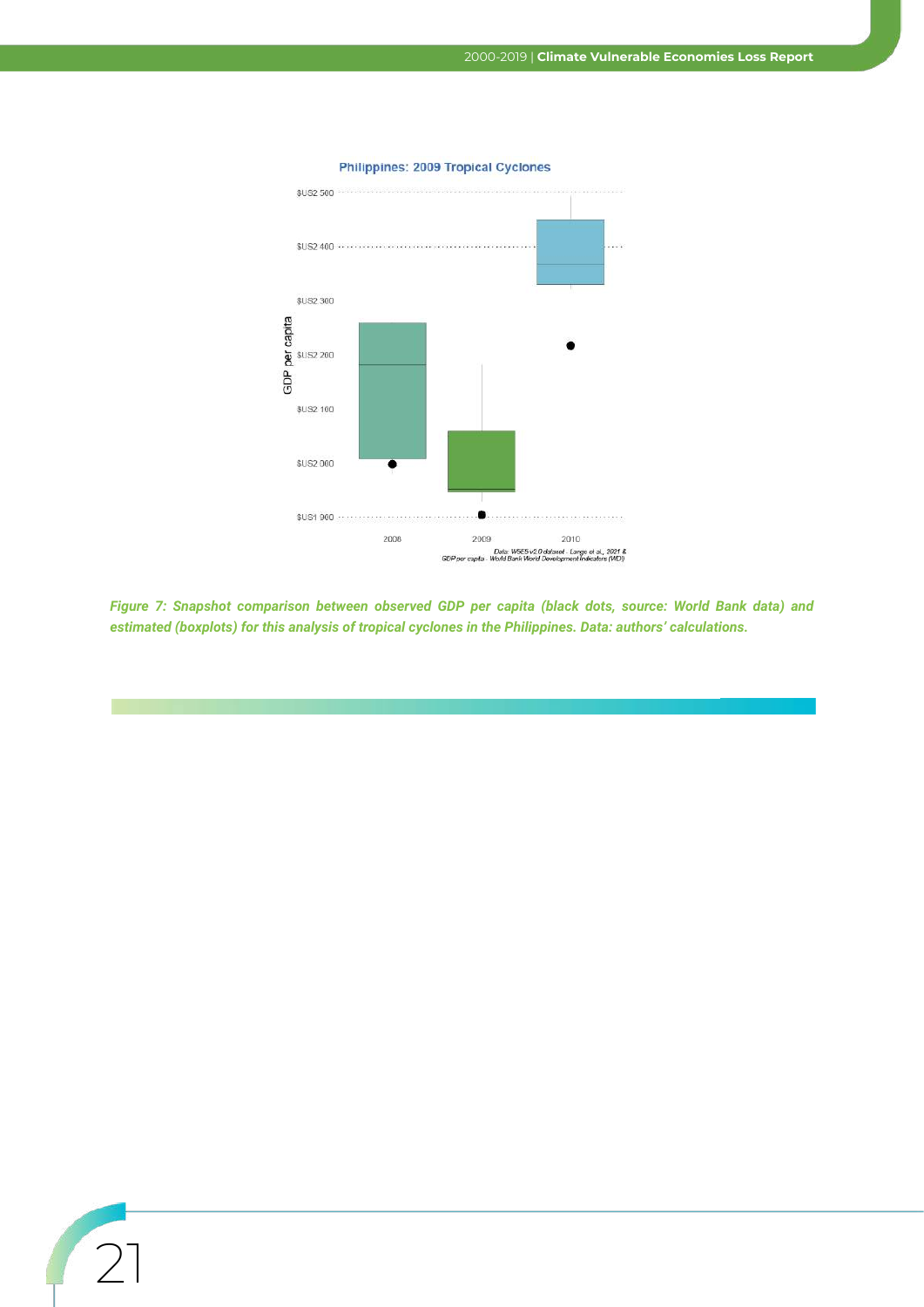#### **6. ACKNOWLEDGEMENTS**

#### **AUTHORS**

Mr. Florent Baarsch, FinRes

Ms. Issa Awal, FinRes

Dr. Michiel Schaeffer, FinRes

#### **REVIEWERS**

V20 Members

Ms. Abena Takyiwaa Asamoah-Okyere Technical Assistant (Sustainability), Office of the Minister of Finance, Ghana

Mr. Thierry Watrin, Green Economy and Climate Change Advisor, Ministry of Finance and Economic Planning, Rwanda

V20 Secretariat and Experts

Mr. Matthew McKinnon, Programme Head (main editor)

Ms. Sara Jane Ahmed, V20 Workstream Coordinator and Finance Advisor (co-editor)

Mr. Nilesh Prakash, V20 Pacific SIDS Advisor

Dr. Eric Twum, V20 Liaison

Ms. Alexandra Rosas, V20 Research Analyst

Ms. Muniyat Fabbiha, V20 Program Analyst

Mr. Marzio Colantuoni, V20 Research Assistant

Mr. Renato Redentor Constantino, ICSC

#### **PARTNERS**

Aroha **www.aroha.ngo**

Financial Futures Center **www.financialfutures.ngo**

Finres **www.finres.org**

Global Center on Adaptation **www.gca.org**

Institute for Climate and Sustainable Cities **www.icsc.ngo**

#### **DESIGNERS**

Macile Dietrick, Odistry HK

Jake Lee, Odistry HK

Keanu Villanueva, Odistry HK

#### **ABOUT THE V20**

Formed in 2015, the V20 Group of Finance Ministers is a dedicated cooperation initiative of economies systematically vulnerable to climate change. V20 Group members are also states of the Climate Vulnerable Forum (CVF). The Group's incoming chair is the Republic of Ghana. The V20 membership stands at 55 economies including Afghanistan, Bangladesh, Barbados, Benin, Bhutan, Burkina Faso, Cambodia, Colombia, Comoros, Costa Rica, Democratic Republic of the Congo, Dominican Republic, Ethiopia, Eswatini, Fiji, The Gambia, Ghana, Grenada, Guatemala, Guinea, Guyana, Haiti, Honduras, Kenya, Kiribati, Nicaragua, Lebanon, Liberia, Madagascar, Malawi, Maldives, Marshall Islands, Mongolia,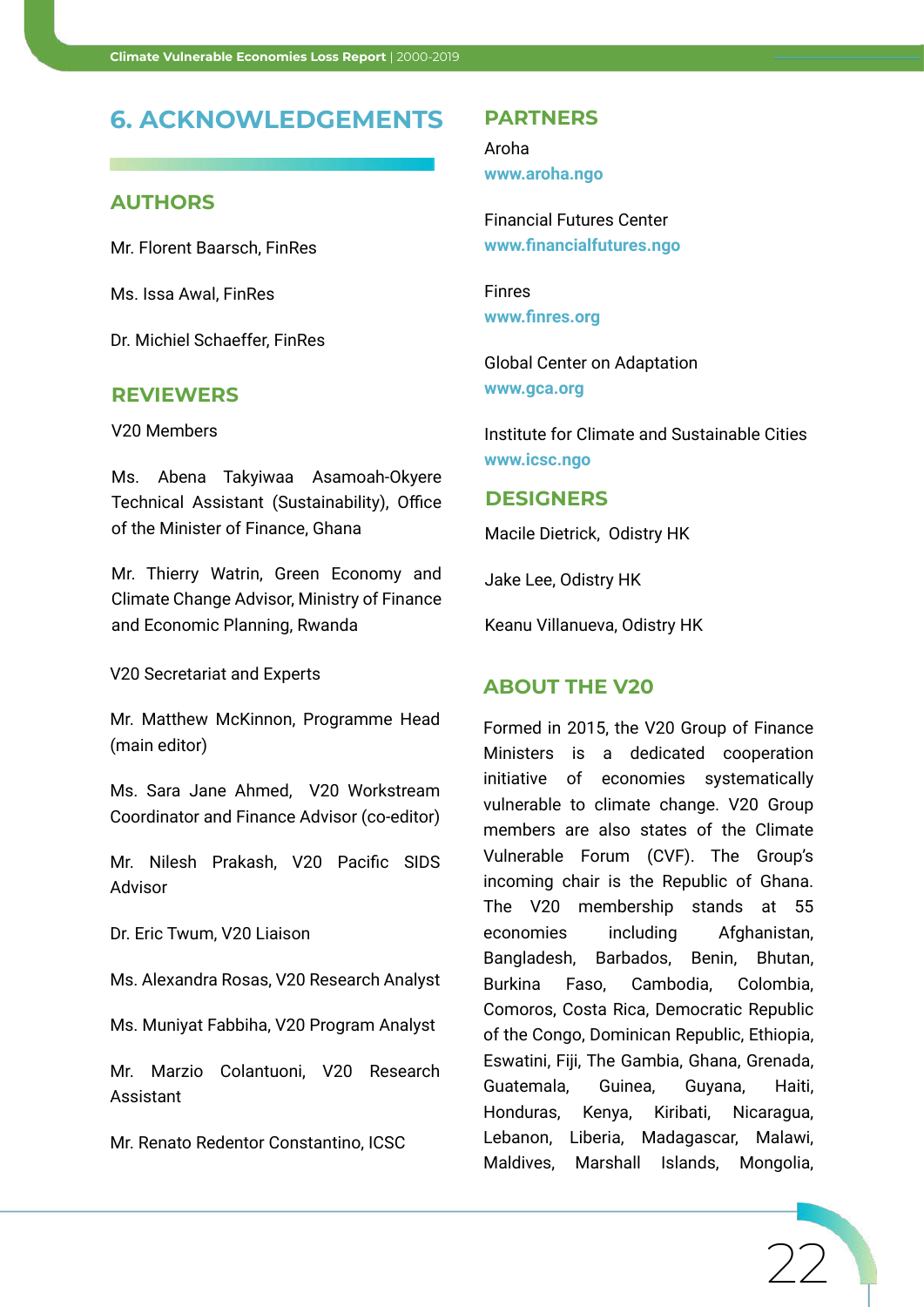Morocco, Nepal, Niger, Palau, Palestine, Papua New Guinea, Philippines, Rwanda, Saint Lucia, Samoa, Senegal, South Sudan, Sri Lanka, Sudan, Tanzania, Timor-Leste, Tunisia, Tuvalu, Uganda, Vanuatu, Viet Nam and Yemen.

#### **www.v-20.org**

### **7. ENDNOTES**

- <sup>1</sup> The optimum temperature is estimated using the Bayesian calibrated results of an econometric model (see further details in section on Methods).
- <sup>2</sup> https://climateactiontracker.org/ global/temperatures/
- <sup>3</sup> https://climateactiontracker.org/ global/temperatures/

#### **8. REFERENCES**

23

- Baarsch, F., Granadillos, J. R., Hare, W., Knaus, M., Krapp, M., Schaeffer, M., & Lotze-Campen, H. (2020). The impact of climate change on incomes and convergence in Africa. World Development, 126. https://doi.org/10.1016/ j.worlddev.2019.104699
- Barrios, S., Bertinelli, L., & Strobl, E. (2010). Trends in Rainfall and Economic Growth in Africa: A Neglected Cause of the African Economic Growth Tragedy. The

Review of Economics and Statistics, 2(92), 350–366.

- Burke, M., Hsiang, S. M., & Miguel, E. (2015). Global non-linear effect of temperature on economic production. *Nature*, (1), 1–16. https://doi.org/10.1038/ nature15725
- CIESIN Columbia University. (2016). Gridded Population of the World, Version 4 (GPWv4): Administrative Unit Center Points with Population Estimates. https://doi.org/http://dx.doi.org/ 10.7927/H4F47M2C
- Mengel, M., Treu, S., Lange, S., & Frieler, K. (2021). ATTRICI v1.1 - Counterfactual climate for impact attribution. *Geoscientific Model Development*, *14*(8), 5269–5284. https://doi.org/ 10.5194/gmd-14-5269-2021
- NOAA National Centers for Environmental information. (2022, May). Climate at a Glance: Global Time Series.
- S. Lange, C. Menz, S. Gleixner, M. Cucchi, G. P. Weedon, A. Amici, … C. Cagnazzo. (2021). WFDE5 over land merged with ERA5 over the ocean (W5E5 v2.0).
- V. Masson-Delmotte, P. Zhai, A. Pirani, S.L. Connors, C. Péan, S. Berger, … B. Zhou. (2021). *IPCC 2021: Climate Change 2021: The Physical Science Basis. Contribution of Working Group I to the Sixth Assessment Report of the Intergovernmental Panel on*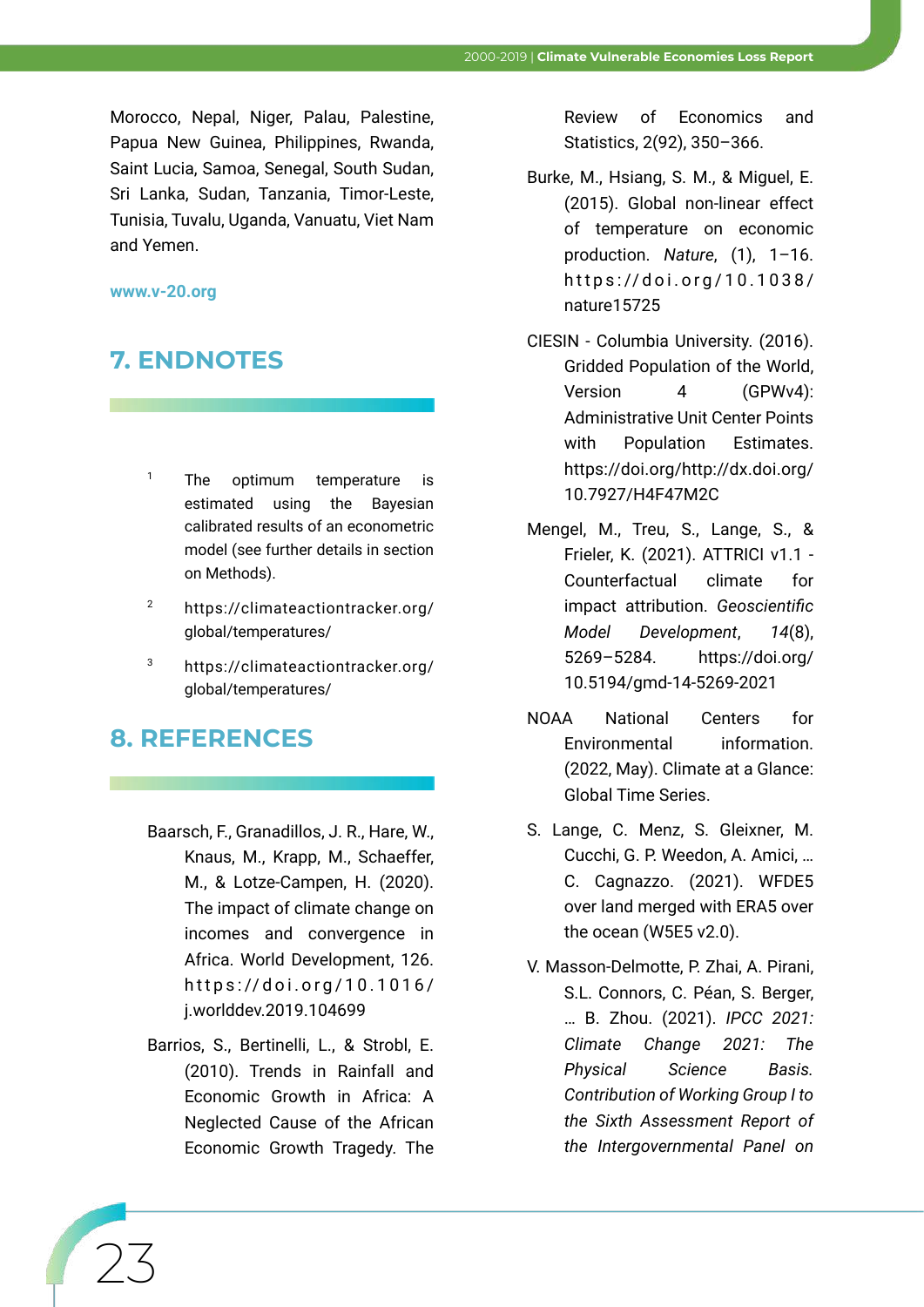*Climate Change*. United Kingdom and New York, NY, USA: Cambridge University Press.

World Bank, & United Nations. (2011). Natural Hazards, UnNatural Disasters - The Economics of Effective Prevention.